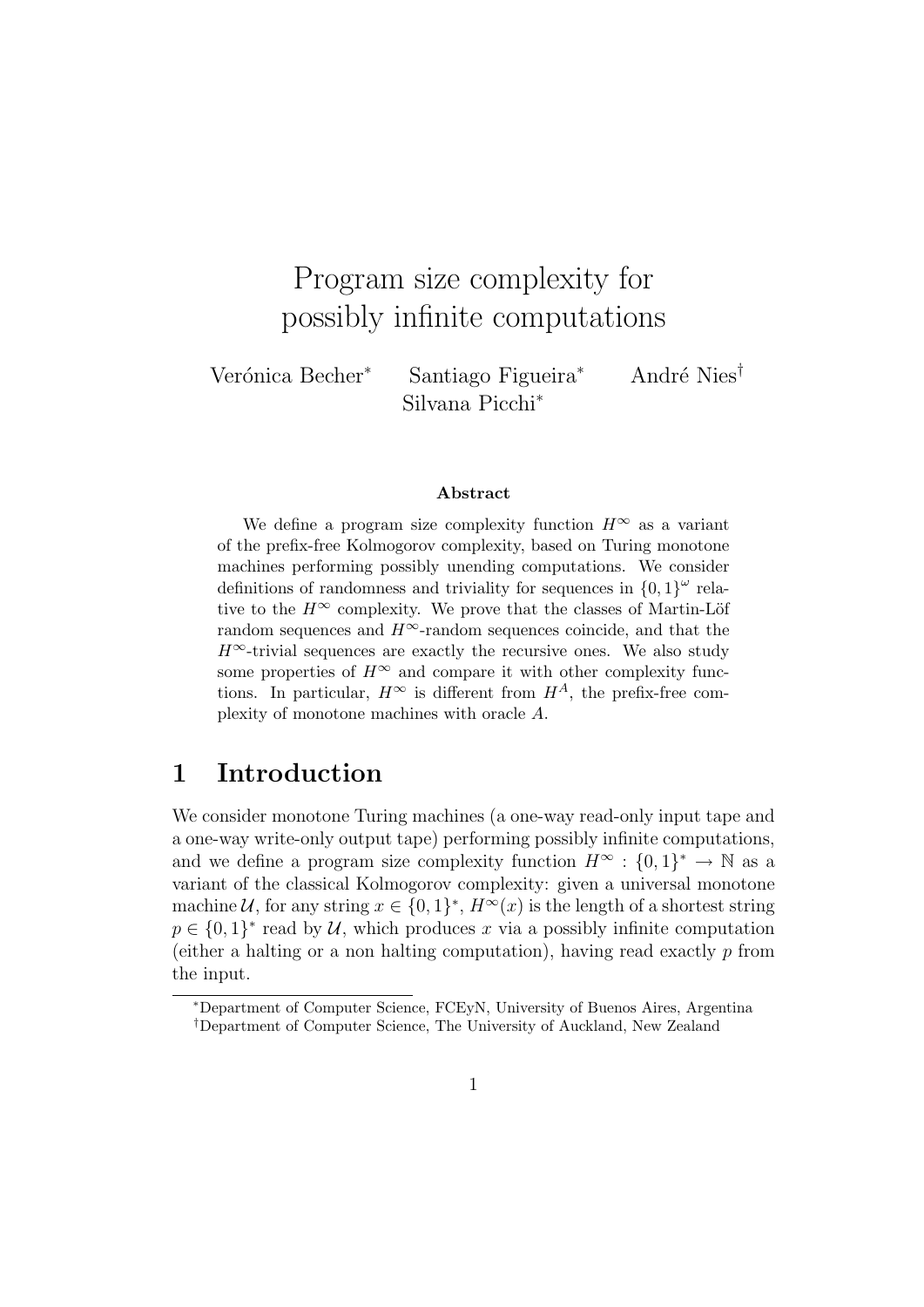The classical prefix-free complexity  $H$  [2, 10] is an upper bound of the function  $H^{\infty}$  (up to an additive constant), since the definition of  $H^{\infty}$  does not require that the machine  $U$  halts. We prove that  $H^{\infty}$  differs from H in that it has no monotone decreasing recursive approximation and it is not subadditive.

The complexity  $H^{\infty}$  is closely related with the monotone complexity  $Hm$ , independently introduced by Levin [8] and Schnorr [13] (see [15] and [11] for historical details and differences between various monotone complexities). Levin defines  $Hm(x)$  as the length of the shortest halting program that provided with  $n (0 \le n \le |x|)$ , outputs  $x \upharpoonright n$ . Equivalently  $Hm(x)$  can be defined as the least number of bits read by a monotone machine  $U$  which via a possibly infinite computation produces any finite or infinite extension of x.

Hm is a lower bound of  $H^{\infty}$  (up to an additive constant) since the definition of  $H^{\infty}$  imposes that the machine U reads exactly the input p and produces exactly the output x. Every recursive  $A \in \{0,1\}^{\omega}$  is the output of some monotone machine with no input, so there is some  $c$  such that  $\forall n \ Hm(A\upharpoonright n) \leq c$ . Moreover, there exists  $n_0$  such that  $\forall n,m \geq n_0$ ,  $Hm(A\upharpoonright n) = Hm(A\upharpoonright m)$ . We show this is not the case with  $H^{\infty}$ , since for every infinite  $B = \{b_1, b_2, \ldots\} \subseteq \{0, 1\}^*$ ,  $\lim_{n \to \infty} H^{\infty}(b_n) = \infty$ . This is also a property of the classical prefix-free complexity  $H$ , and we consider it as a decisive property that distinguishes  $H^{\infty}$  from  $H_m$ .

The prefix-free complexity of a universal machine with oracle  $\emptyset'$ , the function  $H^{\emptyset'}$ , is also a lower bound of  $H^{\infty}$  (up to an additive constant). We prove that for infinitely many strings x, the complexities  $H(x)$ ,  $H^{\infty}(x)$  and  $H^{\emptyset'}(x)$ separate as much as we want. This already proves that these three complexities are different. In addition we show that for every oracle A,  $H^{\infty}$  differs from  $H^A$ , the prefix-free complexity of a universal machine with oracle A.

For sequences in  ${0,1}^{\omega}$  we consider definitions of randomness and triviality based on the  $H^{\infty}$  complexity. A sequence is  $H^{\infty}$ -random if its initial segments have maximal  $H^{\infty}$  complexity. Since Hm gives a lower bound of  $H^{\infty}$ and  $Hm$ -randomness coincides with Martin-Löf randomness [9], the classes of Martin-Löf random,  $H^{\infty}$ -random and  $Hm$ -random coincide.

We argue for a definition of  $H^{\infty}$ -trivial sequences as those whose initial segments have minimal  $H^{\infty}$  complexity. While every recursive  $A \in \{0,1\}^{\omega}$  is both H-trivial and  $H^{\infty}$ -trivial, we show that the class of  $H^{\infty}$ -trivial sequences is strictly included in the class of H-trivial sequences. Moreover, in Theorem 5.6, the main result of the paper, we characterize the recursive sequences as those which are  $H^{\infty}$ -trivial.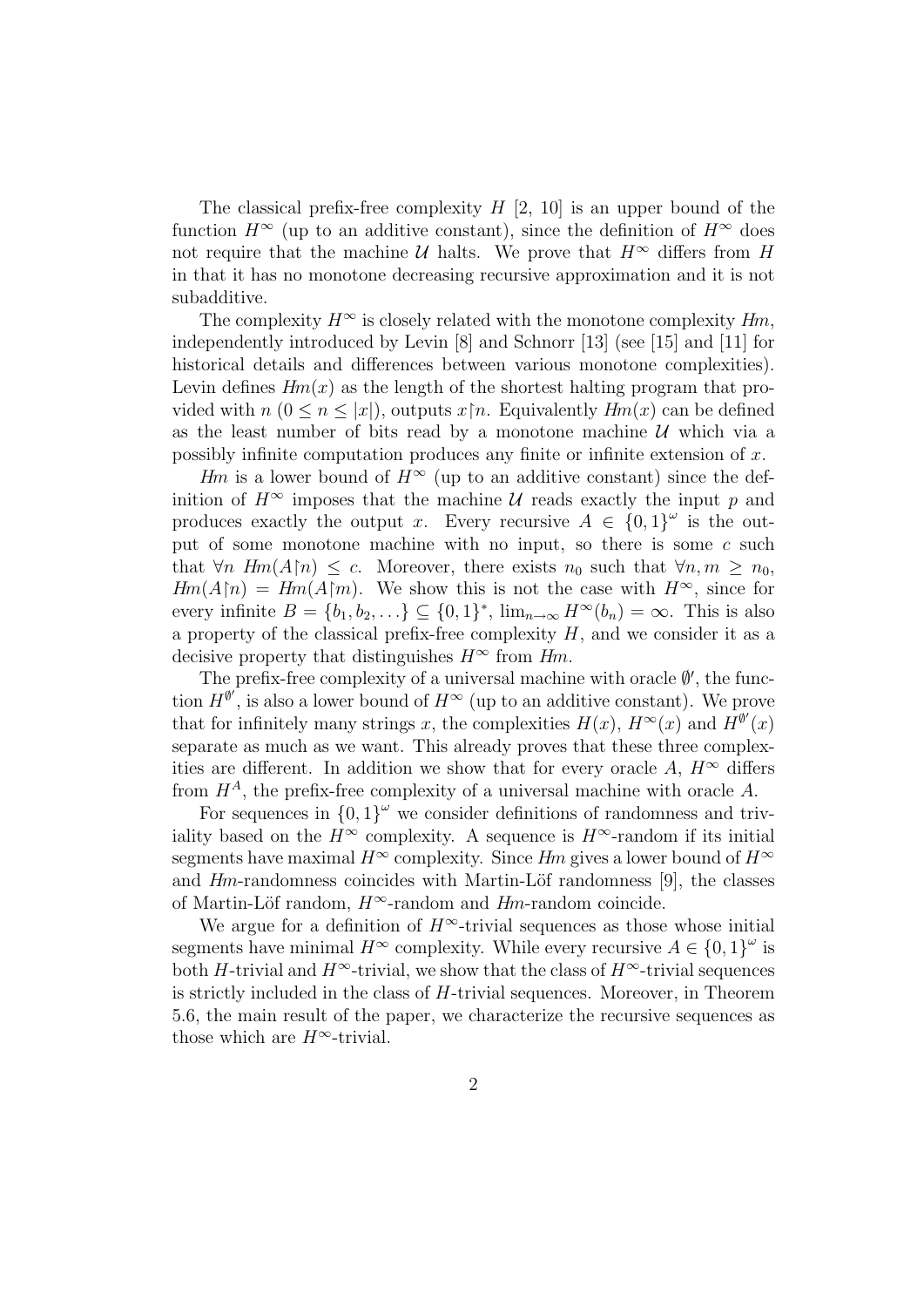### 2 Definitions

N is the set of natural numbers, and we work with the binary alphabet  $\{0, 1\}$ . As usual, a string is a finite sequence of elements of  $\{0, 1\}$ ,  $\lambda$  is the empty string and  $\{0,1\}^*$  is the set of all strings.  $\{0,1\}^\omega$  is the set of all infinite sequences of  $\{0, 1\}$ , i.e. the Cantor space, and  $\{0, 1\}^{\leq \omega} = \{0, 1\}^* \cup \{0, 1\}^{\omega}$  is the set of all finite or infinite sequences of  $\{0, 1\}.$ 

For  $s \in \{0,1\}^*$ ,  $|s|$  denotes the length of s. If  $s \in \{0,1\}^*$  and  $A \in \{0,1\}^{\omega}$ we denote by  $s[n]$  the prefix of s with length  $\min\{n, |s|\}$  and by  $A[n]$  the length n prefix of the infinite sequence A. We consider the prefix ordering  $\preceq$  over  $\{0,1\}^*$ , i.e, for  $s,t \in \{0,1\}^*$  we write  $s \preceq t$  if s is a prefix of t. We assume the recursive bijection  $string : \mathbb{N} \to \{0,1\}^*$  such that  $string(i)$  is the *i*-th string in the length and lexicographic order over  $\{0,1\}^*$ .

If f is any partial map then, as usual, we write  $f(p)$  when it is defined, and  $f(p)$ † otherwise.

### 2.1 Possibly infinite computations on monotone machines

A monotone machine is a Turing machine with a one-way read-only input tape, some work tapes, and a one-way write-only output tape. The input tape contains a first dummy cell (representing the empty input) and then a one-way infinite sequence of 0's and 1's, and initially the input head scans the leftmost dummy cell. The output tape is written one symbol of  $\{0, 1\}$  at a time (the output grows with respect to the prefix ordering in  $\{0,1\}^*$  as the computational time increases).

A possibly infinite computation is either a halting or a non halting computation. If the machine halts, the output of the computation is the finite string written on the output tape. Else, the output is either a finite string or an infinite sequence written on the output tape as a result of a never ending process. This leads us to consider  $\{0,1\}^{\leq \omega}$  as the output space.

In this work we restrict ourselves to possibly infinite computations on monotone machines which read just finitely many symbols from the input tape.

**Definition 2.1.** Let M be a monotone machine.  $M(p)[t]$  is the current output of  $M$  on input p at stage t if it has not read beyond the end of p.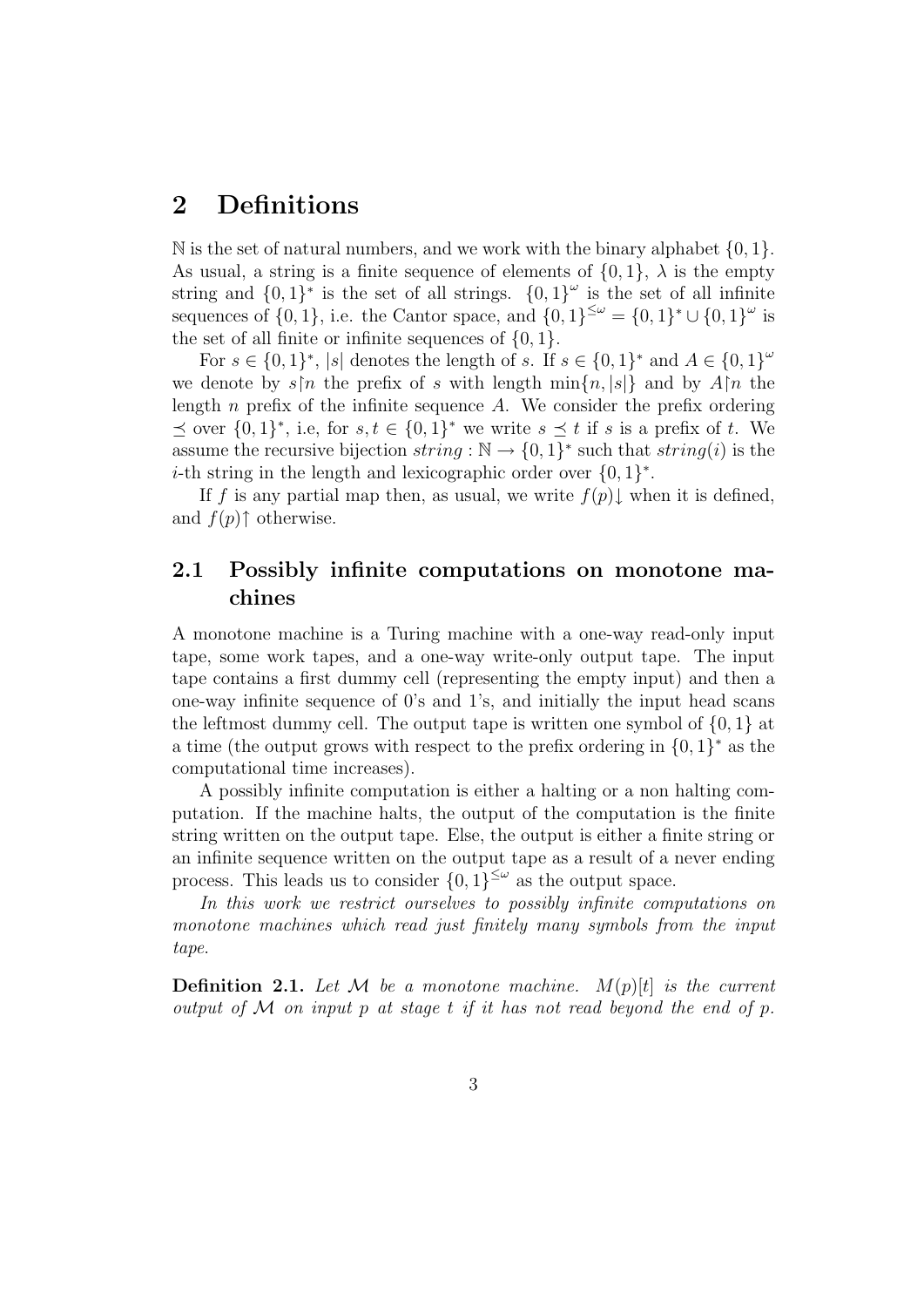Otherwise,  $M(p)[t]$ <sup> $\uparrow$ </sup>. Notice that  $M(p)[t]$  does not require that the computation on input p halts.

Remark 2.2.

- 1. If  $M(p)[t]$ <sup> $\uparrow$ </sup> then  $M(q)[u]$ <sup> $\uparrow$ </sup> for all  $q \preceq p$  and  $u \geq t$
- 2. If  $M(p)[t] \downarrow$  then  $M(q)[u] \downarrow$  for any  $q \succeq p$  and  $u \leq t$ . Also, if at stage t,  $M$  reaches a halting state without having read beyond the end of  $p$ , then  $M(p)[u] \downarrow = M(p)[t]$  for all  $u \geq t$ .
- 3. Since M is monotone,  $M(p)[t] \preceq M(p)[t + 1]$ , in case  $M(p)[t + 1] \downarrow$
- 4.  $M(p)[t]$  has recursive domain

**Definition 2.3.** Let  $M$  be a monotone machine.

- 1. The input/output behavior of  $\mathcal M$  for halting computations is the partial recursive map  $M: \{0,1\}^* \to \{0,1\}^*$  given by the usual computation of  $\mathcal{M}, i.e., M(p)$  iff  $\mathcal M$  enters into a halting state on input p without reading beyond p. If  $M(p)$  then  $M(p) = M(p)[t]$  for some stage t at which M entered a halting state.
- 2. The input/output behavior of  $M$  for possibly infinite computations is the map  $M^{\infty} : \{0,1\}^* \to \{0,1\}^{\leq \omega}$  given by  $M^{\infty}(p) = \lim_{t \to \infty} M(p)[t]$

#### Proposition 2.4.

- 1. domain $(M)$  is closed under extensions and its syntactical complexity is  $\Sigma^0_1$
- 2. domain( $M^{\infty}$ ) is closed under extensions and its syntactical complexity  $is \Pi_1^0$
- 3.  $M^{\infty}$  extends M

*Proof.* 1. is trivial.

2.  $M^{\infty}(p)$  iff  $\forall t \mathcal{M}$  on input p does not read p0 and does not read p1. Clearly,  $domain(M^{\infty})$  is closed under extensions since if  $M^{\infty}(p)$  then  $M^{\infty}(q)\downarrow = M^{\infty}(p)$  for every  $q \succeq p$ .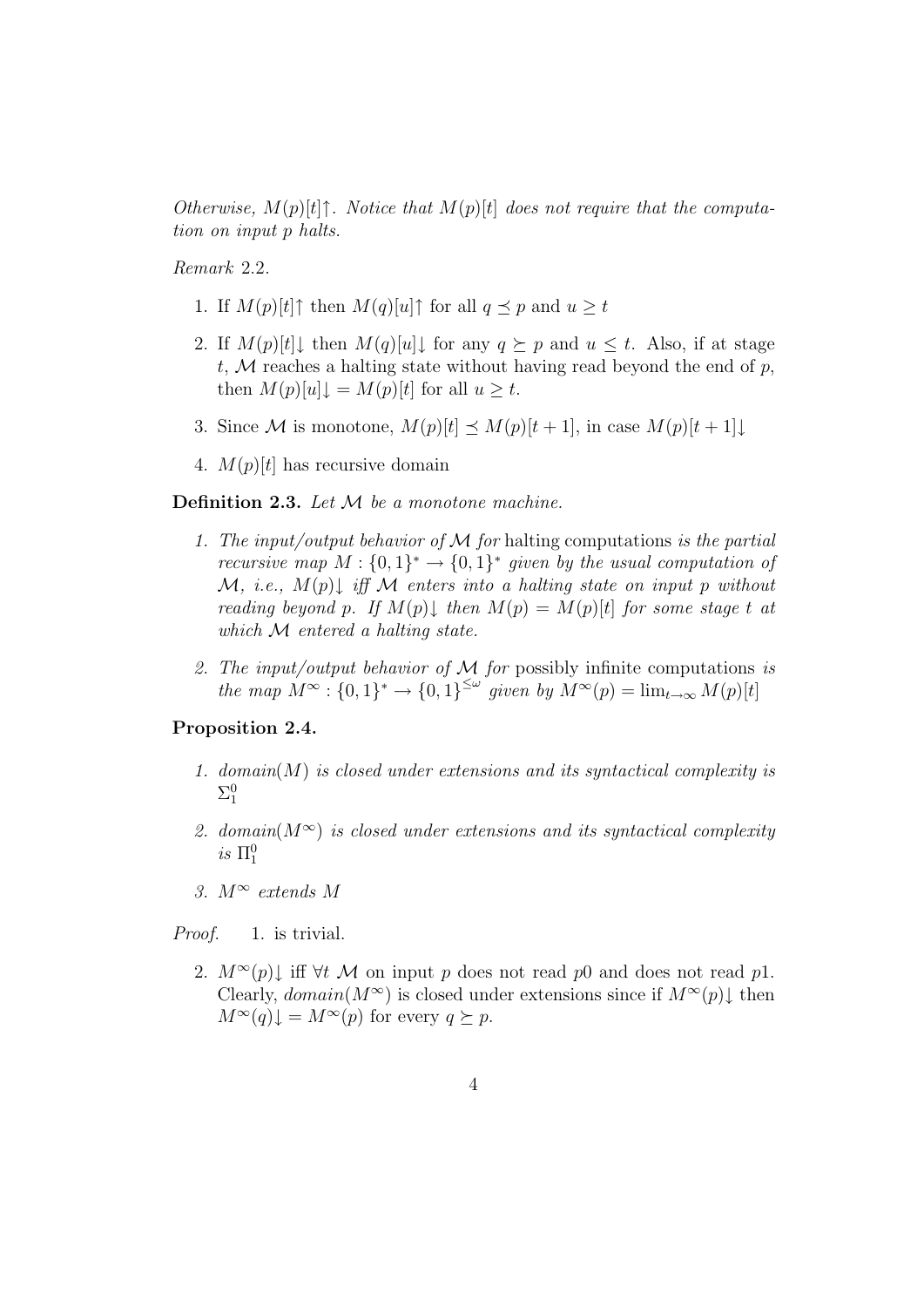3. Since the machine M is not required to halt,  $M^{\infty}$  extends M.

Remark 2.5. An alternative definition of the functions M and  $M^{\infty}$  would be to consider them with prefix-free domains (instead of closed under extensions):

-  $M(p)$  iff at some stage t M enters a halting state having read exactly p. If  $M(p)$  then its value is  $M(p)[t]$  for such stage t.

 $\Box$ 

-  $M^{\infty}(p)$  iff  $\exists t$  at which M has read exactly p and for every t' M does not read p0 nor p1. If  $M^{\infty}(p)\downarrow$  then its value is  $\lim_{t\to\infty} M(p)[t]$ .

We fix an effective enumeration of all tables of instructions. This gives an effective  $(\mathcal{M}_i)_{i\in\mathbb{N}}$ . We also fix the usual monotone universal machine  $\mathcal{U},$ which defines the functions  $U(0^i 1p) = M_i(p)$  and  $U^{\infty}(0^i 1p) = M_i^{\infty}(p)$  for halting and possibly infinite computations respectively. As usual,  $i+1$  is the coding constant of  $\mathcal{M}_i$ . Recall that  $U^{\infty}$  is an extension of U. We also fix  $\mathcal{U}^{\emptyset'}$ a monotone universal machine with an oracle for  $\emptyset'$ .

By Shoenfield's Limit Lemma every  $M^{\infty} : \{0,1\}^* \to \{0,1\}^*$  is recursive in  $\emptyset'$ . However, possibly infinite computations on *monotone* machines cannot compute all Ø'-recursive functions. For instance, the characteristic function of the halting problem cannot be computed in the limit by a monotone machine. In contrast, the Busy Beaver function in unary notation  $bb : \mathbb{N} \to 1^*$ :

 $bb(n)$  = the maximum number of 1's produced by any Turing machine with  $n$  states which halts with no input

is just  $\emptyset'$ -recursive and  $bb(n)$  is the output of a non halting computation which on input  $n$ , simulates every Turing machine with  $n$  states and for each one that halts updates, if necessary, the output with more 1's.

#### 2.2 Program size complexities on monotone machines

Let M be a monotone machine, and M,  $M^{\infty}$  the respective maps for the input/output behavior of  $\mathcal M$  for halting computations and possibly infinite computations (Definition 2.3). We denote the usual prefix-free complexity [2, 10, 7] for M by  $H_{\mathcal{M}}:\{0,1\}^*\rightarrow \mathbb{N}$ 

$$
H_{\mathcal{M}}(x) = \begin{cases} \min\{|p| : M(p) = x\} & \text{if } x \text{ is in the range of } M \\ \infty & \text{otherwise} \end{cases}
$$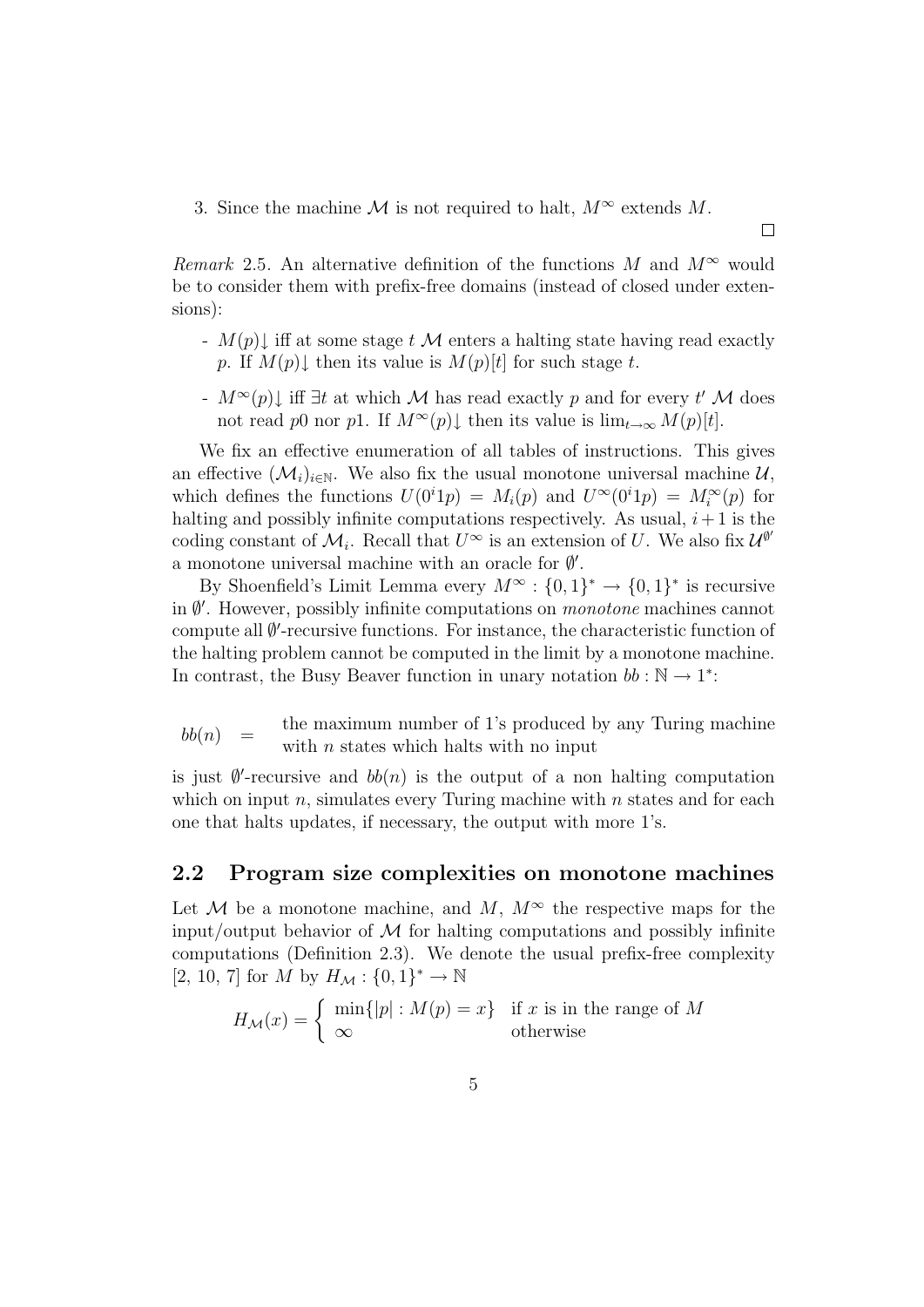**Definition 2.6.**  $H^{\infty}_{\mathcal{M}}$  :  $\{0,1\}^{\leq \omega} \to \mathbb{N}$  is the program size complexity for functions  $M^{\infty}$ .

$$
H^{\infty}_{\mathcal{M}}(x) = \begin{cases} \min\{|p| : M^{\infty}(p) = x\} & \text{if } x \text{ is in the range of } M^{\infty} \\ \infty & \text{otherwise} \end{cases}
$$

For U we drop subindexes and we simply write H and  $H^{\infty}$ . The Invariance Theorem holds for  $H^{\infty}$ :

 $\forall$  monotone machine  $\mathcal{M} \exists c \ \forall s \in \{0,1\}^{\leq \omega} H^{\infty}(s) \leq H^{\infty}_{\mathcal{M}}(s) + c.$ 

The complexity function  $H^{\infty}$  was first introduced in [1] without a detailed study of its properties. Notice that if we take monotone machines M according to Remark 2.5 instead of Definition 2.3, we obtain the same complexity functions  $H_{\mathcal{M}}$  and  $H_{\mathcal{M}}^{\infty}$ .

In this work we only consider the  $H^{\infty}$  complexity of finite strings, that is, we restrict our attention to  $H^{\infty} : \{0,1\}^* \to \mathbb{N}$ . We will compare  $H^{\infty}$  with these other complexity functions:

- $H^A: \{0,1\}^* \to \mathbb{N}$  is the program size complexity function for  $\mathcal{U}^A$ , a monotone universal machine with oracle A. We pay special attention to  $A = \emptyset'$ .
- $Hm: \{0,1\}^{\leq \omega} \to \mathbb{N}$  (see [8]), where  $Hm_{\mathcal{M}}(x) = \min\{|p| : M^{\infty}(p) \succeq x\}$  is the monotone complexity function for a monotone machine  $\mathcal M$  and, as usual, for  $U$  we simply write  $Hm$ .

We mention some known results that will be used later.

**Proposition 2.7.** (For items 1. and 2. see [2], for item 3. see [1])

- 1.  $\forall s \in \{0,1\}^*$   $H(s) \leq |s| + H(|s|) + \mathcal{O}(1)$
- 2.  $\forall n \exists s \in \{0,1\}^*$  of length n such that:
	- (a)  $H(s) > n$ (b)  $H^{\emptyset'}(s) \geq n$
- 3.  $\forall s \in \{0,1\}^*$   $H^{\emptyset'}(s) < H^{\infty}(s) + \mathcal{O}(1)$  and  $H^{\infty}(s) < H(s) + \mathcal{O}(1)$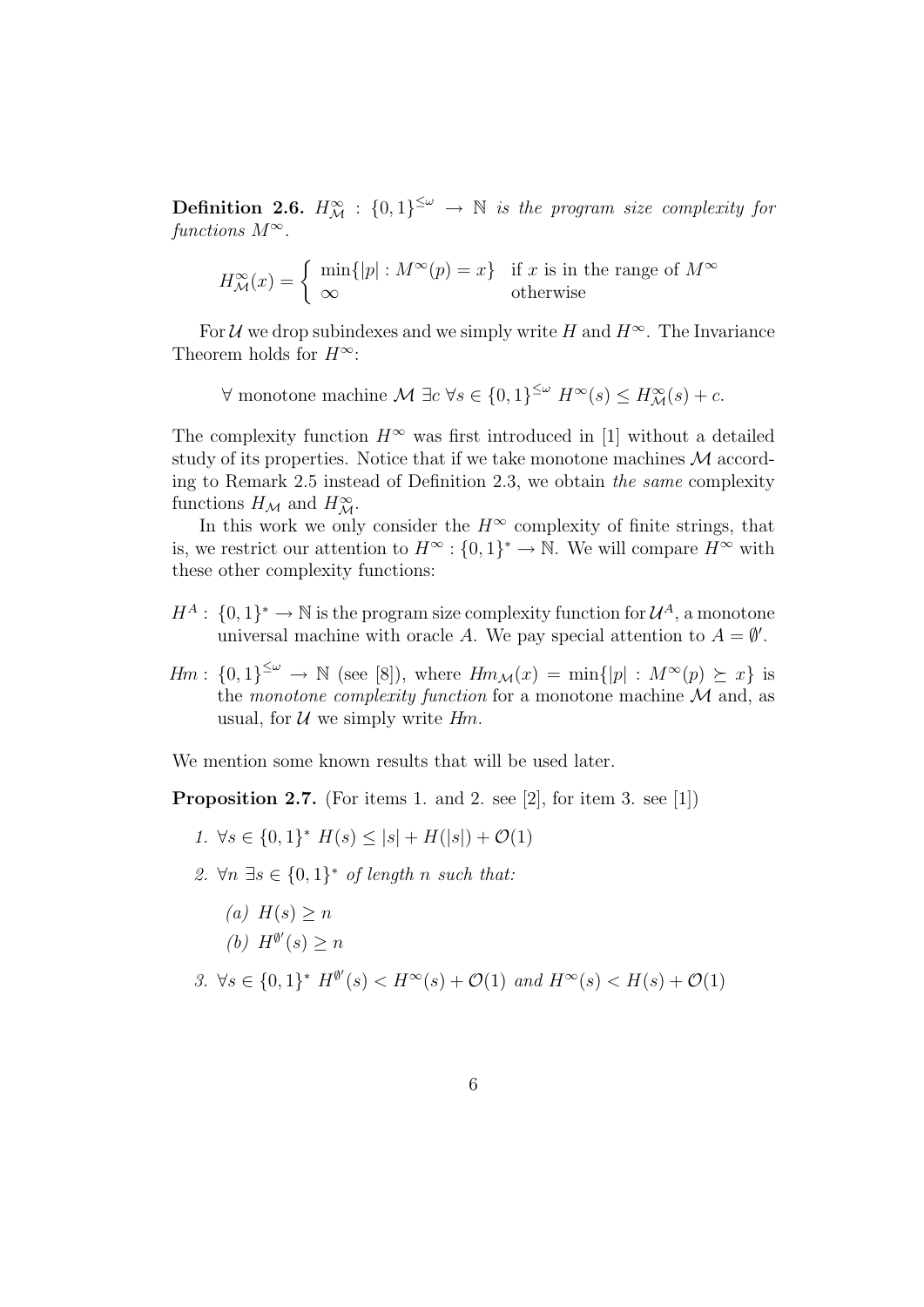## 3  $H^\infty$  is different from H

The following properties of  $H^{\infty}$  are in the spirit of those of H.

Proposition 3.1. For all strings s and t

- 1.  $H(s) \leq H^{\infty}(s) + H(|s|) + \mathcal{O}(1)$
- 2.  $\#\{s \in \{0,1\}^* : H^\infty(s) \leq n\} < 2^{n+1}$
- 3.  $H^{\infty}(ts) \leq H^{\infty}(s) + H(t) + \mathcal{O}(1)$
- 4.  $H^{\infty}(s) \leq H^{\infty}(st) + H(|t|) + \mathcal{O}(1)$
- 5.  $H^{\infty}(s) < H^{\infty}(st) + H^{\infty}(|s|) + \mathcal{O}(1)$
- *Proof.* 1. Let  $p, q \in \{0, 1\}^*$  such that  $U^{\infty}(p) = s$  and  $U(q) = |s|$ . Then there is a machine that first simulates  $U(q)$  to obtain |s|, then starts a simulation of  $U^{\infty}(p)$  writing its output on the output tape, until it has written  $|s|$  symbols, and then halts.
	- 2. There are at most  $2^{n+1} 1$  strings of length  $\leq n$ .
	- 3. Let  $p, q \in \{0, 1\}^*$  such that  $U^{\infty}(p) = s$  and  $U(q) = t$ . Then there is a machine that first simulates  $U(q)$  until it halts and prints  $U(q)$  on the output tape. Then, it starts a simulation of  $U^{\infty}(p)$  writing its output on the output tape.
	- 4. Let  $p, q \in \{0, 1\}^*$  such that  $U^{\infty}(p) = st$  and  $U(q) = |t|$ . Then there is a machine that first simulates  $U(q)$  until it halts to obtain |t|. Then it starts a simulation of  $U^{\infty}(p)$  such that at each stage n of the simulation it writes the symbols needed to leave  $U(p)[n][(|U(p)[n]| - |t|)$  on the output tape.
	- 5. Consider the following monotone machine:

 $t := 1$ :  $v := \lambda$ ;  $w := \lambda$ 

repeat

if  $U(v)[t]$  asks for reading then append to v the next bit in the input if  $U(w)[t]$  asks for reading then append to w the next bit in the input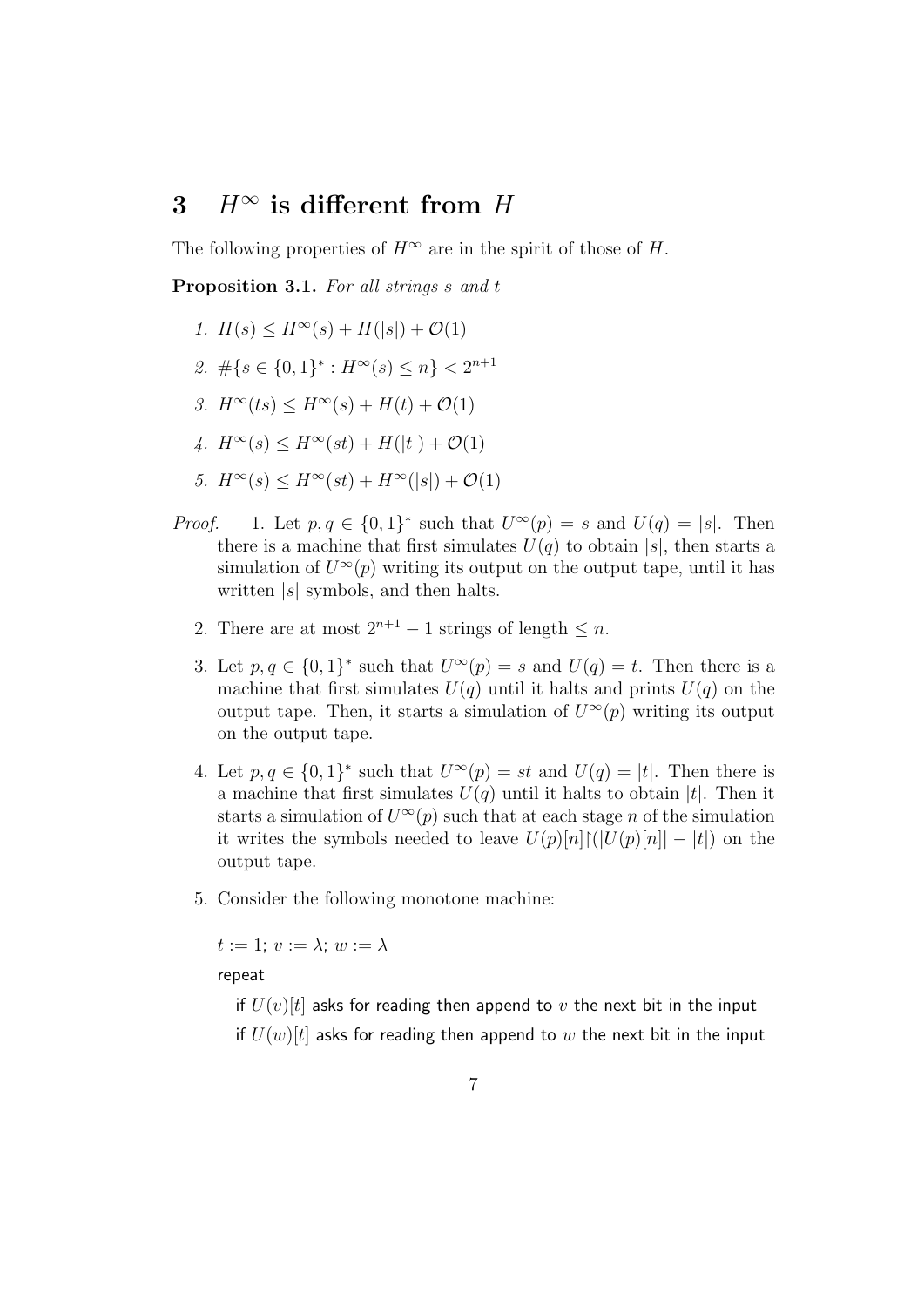extend the actual output to  $U(w)[t]$ [ $(U(v)[t])$ ]  $t := t + 1$ 

If p and q are shortest programs such that  $U^{\infty}(p) = |s|$  and  $U^{\infty}(q) = st$ respectively, then we can interleave  $p$  and  $q$  in a way such that at each stage t,  $v \preceq p$  and  $w \preceq q$  (notice that eventually  $v = p$  and  $w = q$ . Thus, this machine will compute s and will never read more than  $H^{\infty}(st)+H^{\infty}(|s|)$  bits.

 $\Box$ 

H is recursively approximable from above, but  $H^{\infty}$  is not.

#### **Proposition 3.2.** There is no effective decreasing approximation of  $H^{\infty}$ .

*Proof.* Suppose there is a recursive function  $h: \{0,1\}^* \times \mathbb{N} \to \mathbb{N}$  such that for every string s,  $\lim_{t\to\infty} h(s,t) = H^{\infty}(s)$  and for all  $t \in \mathbb{N}$ ,  $h(s,t) \geq h(s,t) +$ 1). We write  $h_t(s)$  for  $h(s,t)$ . Consider the monotone machine M with coding constant d given by the Recursion Theorem, which on input  $p$  does the following:

 $t := 1$ ; print 0 repeat forever  $n :=$  number of bits read by  $U(p)[t]$ for each string s not yet printed,  $|s| \le t$  and  $h_t(s) \le n + d$ print  $s$  $t := t + 1$ 

Let p be a program such that  $U^{\infty}(p) = k$  and  $|p| = H^{\infty}(k)$ . Notice that, as  $t \to \infty$ , the number of bits read by  $U(p)[t]$  goes to  $|p| = H^{\infty}(k)$ . Let  $t_0$  be such that for all  $t \geq t_0$ ,  $U(p)[t]$  reads no more from the input. Since there are only finitely many strings s such that  $H^{\infty}(s) \leq H^{\infty}(k) + d$ , there is a  $t_1 \geq t_0$  such that for all  $t \geq t_1$  and for all those strings s,  $h_t(s) = H^{\infty}(s)$ . Hence, every string s with  $H^{\infty}(s) \leq H^{\infty}(k) + d$  will be printed.

Let  $z = M^{\infty}(p)$ . On one hand, we have  $H^{\infty}(z) \leq |p| + d = H^{\infty}(k) + d$ . On the other hand, by the construction of  $\mathcal{M}$ , z cannot be the output of a program of length  $\leq H^{\infty}(k) + d$  (because z is different from each string s such that  $H^{\infty}(s) \leq H^{\infty}(k) + d$ . So it must be that  $H^{\infty}(z) > H^{\infty}(k) + d$ , a contradiction.  $\Box$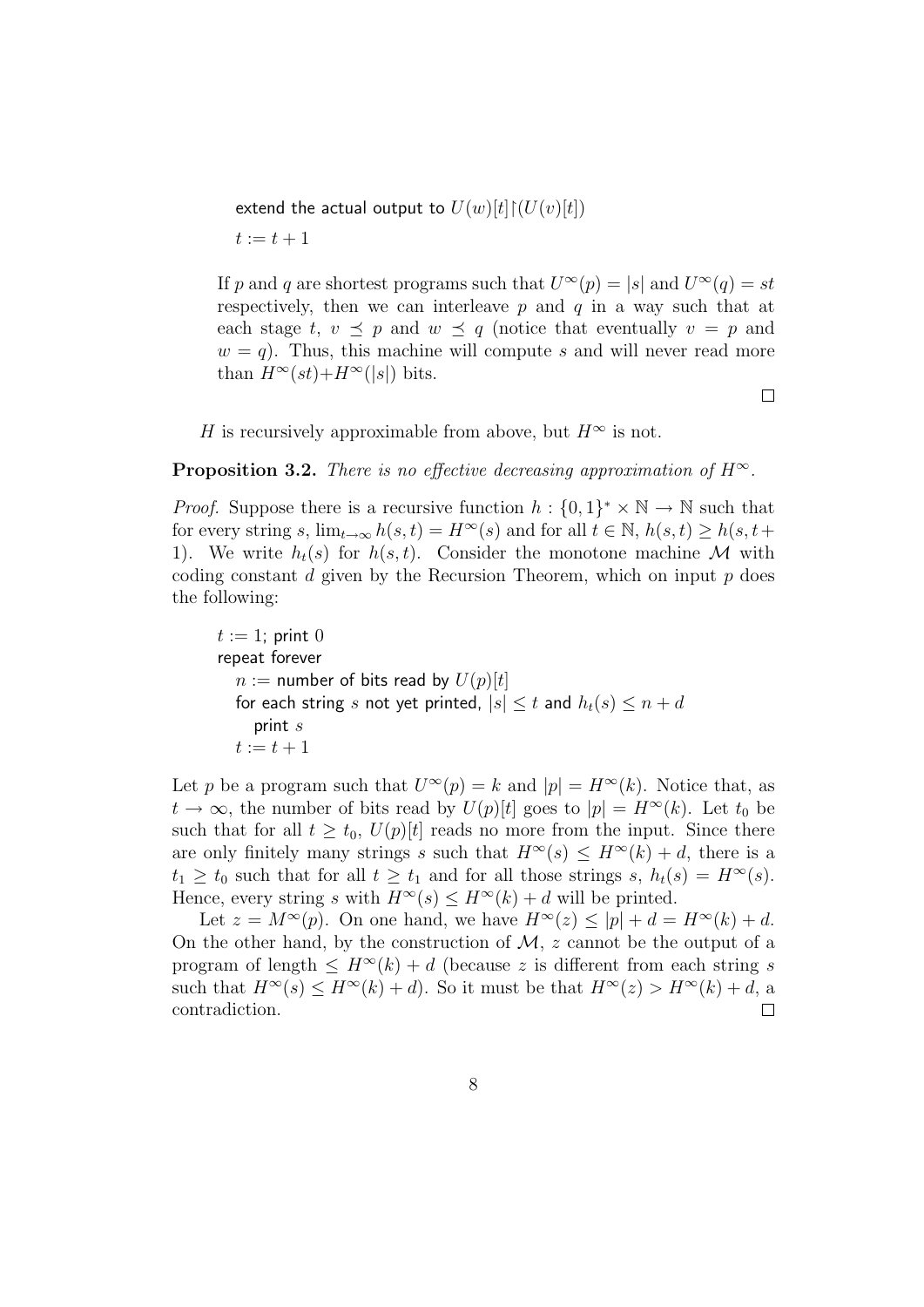The following lemma states a critical property that distinguishes  $H^{\infty}$ from H. It implies that  $H^{\infty}$  is not subadditive, i.e., it is not the case that  $H^{\infty}(st) \leq H^{\infty}(s) + H^{\infty}(t) + \mathcal{O}(1)$ . It also implies that  $H^{\infty}$  is not invariant under recursive permutations  $\{0,1\}^* \to \{0,1\}^*$ .

**Lemma 3.3.** For every total recursive function  $f$  there is a natural  $k$  such that

$$
H^{\infty}(0^k 1) > f(H^{\infty}(0^k)).
$$

*Proof.* Let f be any recursive function and  $M$  the following monotone machine with coding constant d given by the Recursion Theorem:

 $t := 1$ do forever for each p such that  $|p| \le \max\{f(i): 0 \le i \le d\}$ if  $U(p)[t] = 0<sup>j</sup>1$  then print enough  $0$ 's to leave at least  $0^{j+1}$  on the output tape  $t := t + 1$ 

Let  $N = \max\{f(i) : 0 \le i \le d\}$ . We claim there is a k such that  $M^{\infty}(\lambda) = 0^k$ . Since there are only finitely many programs of length less than or equal to N which output a string of the form  $0<sup>j</sup>1$  for some j, then there is some stage at which M has written  $0^k$ , with k greater than all such j's, and then it prints nothing else. Therefore, there is no program p with  $|p| \leq N$  such that  $U^{\infty}(p) = 0^k 1.$ 

If  $M^{\infty}(\lambda) = 0^k$  then  $H^{\infty}(0^k) \leq d$ . So,  $f(H^{\infty}(0^k)) \leq N$ . Also, for this k, there is no program of length  $\leq N$  that outputs  $0^k1$  and thus  $H^{\infty}(0^k1) > N$ . Hence,  $H^{\infty}(0^k 1) > f(H^{\infty}(0^k)).$  $\Box$ 

Note that  $H(0^k) = H(0^k 1) = H^{\infty}(0^k 1)$  up to additive constants, so the above lemma gives an example where  $H^{\infty}$  is much smaller that H.

#### Proposition 3.4.

- 1.  $H^{\infty}$  is not subadditive
- 2. It is not the case that for every recursive one-one  $g: \{0,1\}^* \rightarrow \{0,1\}^*$  $\exists c \forall s | H^{\infty}(q(s)) - H^{\infty}(s)| \leq c$
- *Proof.* 1. Let f be the recursive injection  $f(n) = n + c$ . By Lemma 3.3 there is k such that  $H^{\infty}(0^k) > H^{\infty}(0^k) + c$ . Since the last inequality holds for every c, it is not true that  $H^{\infty}(0^k) \leq H^{\infty}(0^k) + \mathcal{O}(1)$ .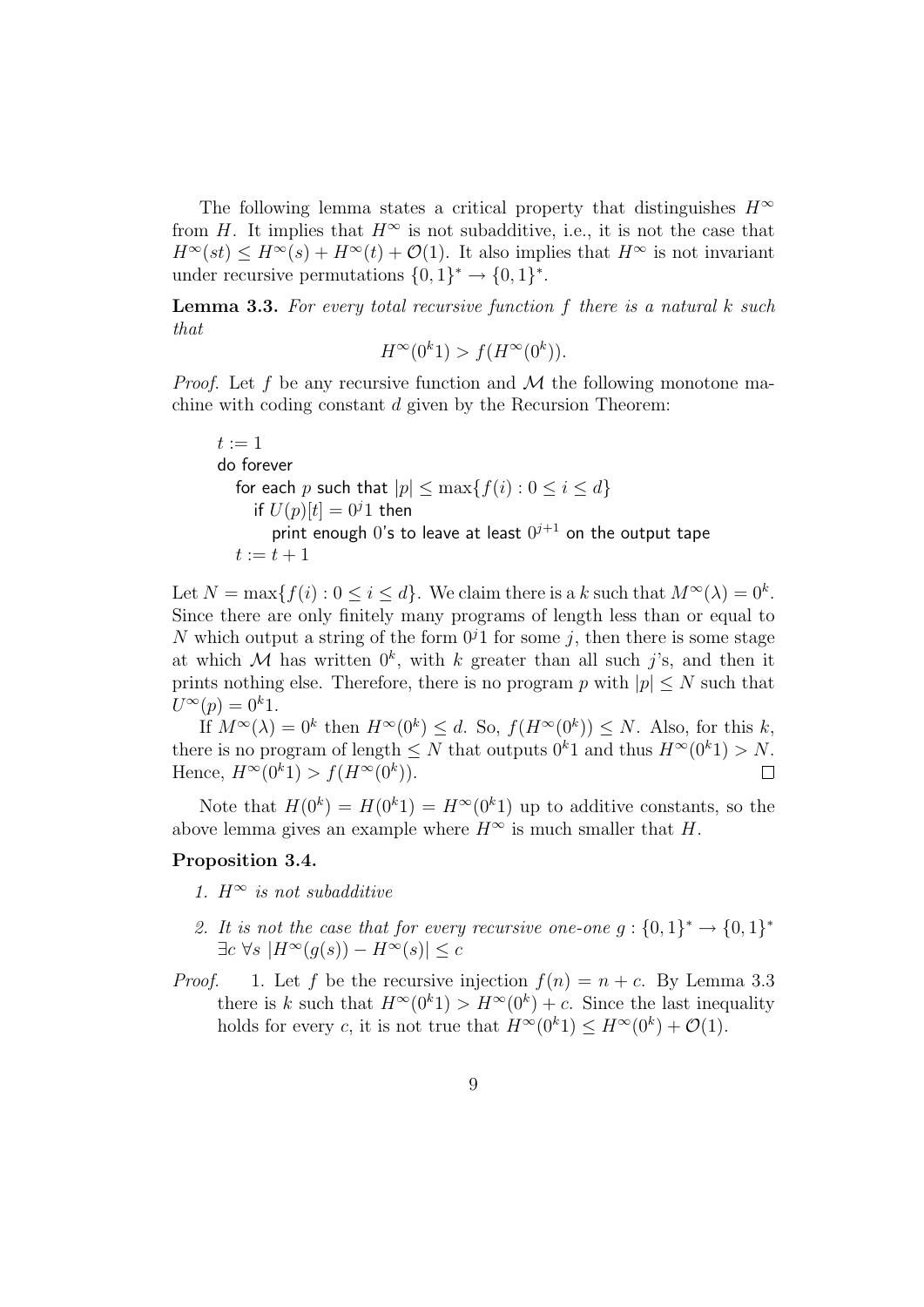2. It is immediate from Lemma 3.3.

It is known that the complexity  $H$  is smooth in the length and lexicographic order over  $\{0,1\}^*$  in the sense that  $|H(\text{string}(n)) - H(\text{string}(n+1))|$  $\mathcal{O}(1)$ . However, this is not the case for  $H^{\infty}$ .

#### Proposition 3.5.

1.  $H^{\infty}$  is not smooth in the length and lexicographical order over  $\{0,1\}^*$ 

2. 
$$
\forall n \ | H^{\infty}(string(n)) - H^{\infty}(string(n+1))| \leq H(|string(n)|) + O(1)
$$

- *Proof.* 1. Notice that  $\forall n > 1$ ,  $H^{\infty}(0^n 1) \leq H^{\infty}(0^{n-1} 1) + \mathcal{O}(1)$ , because if  $U^{\infty}(p) = 0^{n-1}1$  then there is a machine that first writes a 0 on the output tape and then simulates  $U^{\infty}(p)$ . By Lemma 3.3, for each c there is a *n* such that  $H^{\infty}(0^n) > H^{\infty}(0^n) + c$ . Joining the two inequalities, we obtain  $\forall c \ \exists n \ H^{\infty}(0^{n-1}1) > H^{\infty}(0^n) + c$ . Since  $string^{-1}(0^{n-1}1) =$  $string^{-1}(0^n) + 1, H^{\infty}$  is not smooth.
	- 2. Consider the following monotone machine  $\mathcal M$  with input  $pq$ .

obtain  $y = U(p)$ simulate  $z = U^\infty(q)$  till it outputs  $y$  bits write  $string(string^{-1}(z) + 1)$ 

Let  $p, q \in \{0, 1\}^*$  such that  $U(p) = |string(n)|$  and  $U^{\infty}(q) = string(n)$ . Then,  $M^{\infty}(pq) = string(n+1)$  and

$$
H^{\infty}(string(n+1)) \leq H^{\infty}(string(n)) + H(|string(n)|) + \mathcal{O}(1).
$$

Similarly, if M, instead of writing  $string(string^{-1}(z)+1)$ , writes  $string(string^{-1}(z)-1)$ 1), we conclude

$$
H^{\infty}(string(n)) \leq H^{\infty}(string(n+1)) + H(|string(n+1)|) + \mathcal{O}(1).
$$

Since  $|H(|string(n)|) - H(|string(n+1)|)| = \mathcal{O}(1)$ , it follows that

$$
|H^{\infty}(string(n)) - H^{\infty}(string(n+1))| \leq H(|string(n)|) + O(1).
$$

 $\Box$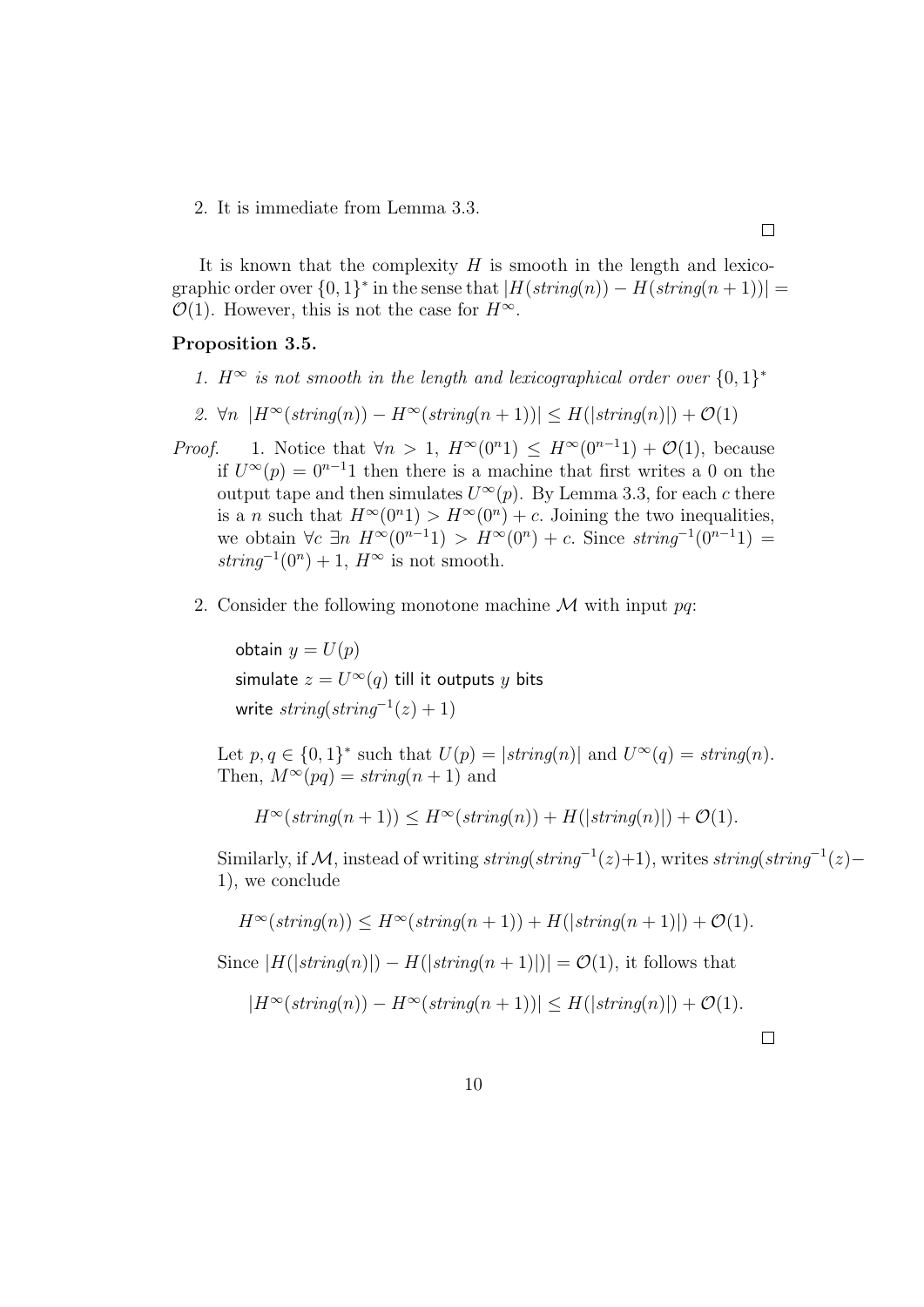## 4  $H^{\infty}$  is different from  $H^{A}$  for every oracle A

Item 3 of Proposition 2.7 states that  $H^{\infty}$  is between H and  $H^{\emptyset'}$ . The following result shows that  $H^{\infty}$  is really strictly in between them.

**Proposition 4.1.** For every c there is a string  $s \in \{0,1\}^*$  such that

$$
H^{\emptyset'}(s) + c < H^{\infty}(s) < H(s) - c.
$$

*Proof.* Let  $u_n = \min\{s \in \{0,1\}^n : H(s) \geq n\}$  and let  $A = \{a_0, a_1, \dots\}$  be any infinite r.e. set and consider a machine  $\mathcal M$  which on input i does the following:

$$
j := 0
$$
  
repeat  
write  $a_j$   
find a program  $p$ ,  $|p| \le 3i$ , such that  $U(p) = a_j$   
 $j := j + 1$ 

 $M^{\infty}(i)$  outputs the string  $v_i = a_0 a_1 \dots a_{k_i}$ , where  $H(a_{k_i}) > 3i$  and for all z,  $0 \leq z < k_i$  we have  $H(a_z) \leq 3i$ . We define  $w_i = u_i v_i$ . Let's see that both  $H^{\infty}(w_i) - H^{\emptyset'}(w_i)$  and  $H(w_i) - H^{\infty}(w_i)$  grow arbitrarily.

On one hand, we can construct a machine which on input  $i$  and  $p$  executes  $U^{\infty}(p)$  till it outputs i bits and then halts. Since the first i bits of  $w_i$  are  $u_i$ and  $H(i) \leq 2 |i| + \mathcal{O}(1)$ , we have  $i \leq H(u_i) \leq H^{\infty}(w_i) + 2 |i| + \mathcal{O}(1)$ . But with the help of the  $\emptyset'$ -oracle we can compute  $w_i$  from i, so  $H^{\emptyset'}(w_i) \leq 2|i| + \mathcal{O}(1)$ . Thus we have  $H^{\infty}(w_i) - H^{\emptyset\prime}(w_i) \geq i - 4|i| - \mathcal{O}(1)$ .

On the other hand, given i and  $w_i$ , we can effectively compute  $a_{k_i}$ . Hence,  $\forall i$  we have  $3i < H(a_{k_i}) \leq H(w_i) + 2|i| + \mathcal{O}(1)$ . Also, given  $u_i$ , we can compute  $w_i$  in the limit using the idea of machine  $\mathcal{M}$ , and hence  $H^{\infty}(w_i) \leq$  $2|u_i| + \mathcal{O}(1) = 2i + \mathcal{O}(1)$ . Then, for all i

$$
H(w_i) - H^{\infty}(w_i) > i - 2|i| - \mathcal{O}(1).
$$

Not only  $H^{\infty}$  is different from  $H^{\emptyset'}$  but it differs from  $H^A$  (the prefix-free complexity of a universal monotone machine with oracle A), for every A.

**Theorem 4.2.** There is no oracle A such that  $|H^{\infty} - H^A| \leq \mathcal{O}(1)$ .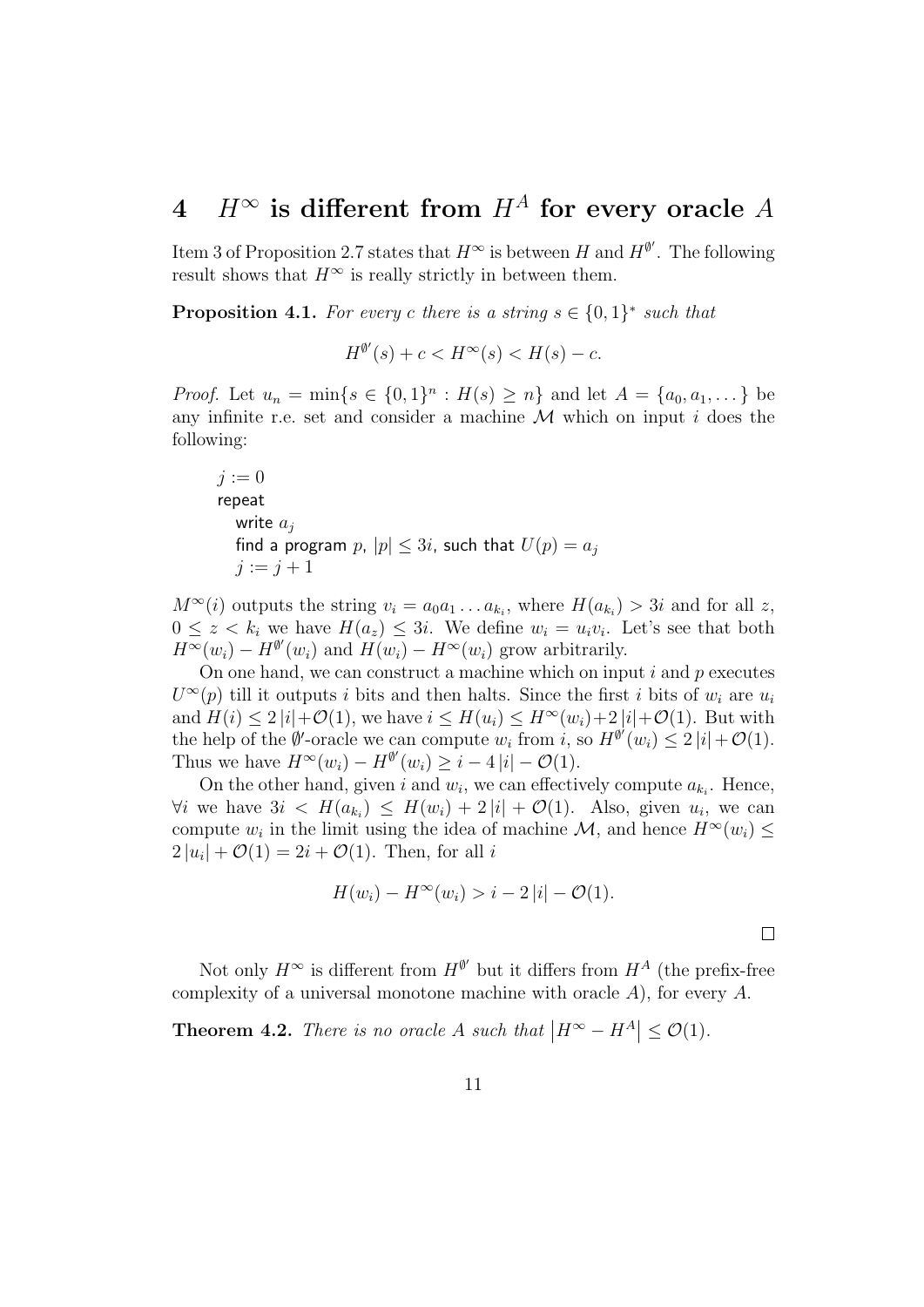Proof. Immediate from Lemma 3.3 and from the standard result that for all A,  $H^A$  is subadditive, so in particular, for every k,  $H^A(0^k) \leq H^A(0^k) +$  $\Box$  $\mathcal{O}(1)$ .

### 5  $H^\infty$  and the Cantor space

The advantage of  $H^{\infty}$  over H can be seen along the initial segments of every recursive sequence: if  $A \in \{0,1\}^\omega$  is recursive then there are infinitely many n's such that  $H(A\upharpoonright n) - H^{\infty}(A\upharpoonright n) > c$ , for an arbitrary c.

**Proposition 5.1.** Let  $A \in \{0,1\}^\omega$  be a recursive sequence. Then

- 1.  $\limsup_{n\to\infty} H(A\upharpoonright n) H^{\infty}(A\upharpoonright n) = \infty$
- 2.  $\limsup_{n\to\infty} H^{\infty}(A[n) Hm(A[n]) = \infty$
- *Proof.* 1. Let  $A(n)$  be the *n*-th bit of A. Let's consider the following monotone machine  $M$  with input  $p$ :

obtain  $n := U(p)$ write  $A \upharpoonright (string^{-1}(0^n) - 1)$ for  $s := 0^n$  to  $1^n$  in lexicographic order write  $A(string^{-1}(s))$ search for a program p such that  $|p| < n$  and  $U(p) = s$ 

If  $U(p) = n$ , then  $M^{\infty}(p)$  outputs  $A[k_n]$  for some  $k_n$  such that  $2^n \leq$  $k_n < 2^{n+1}$ , since for all n there is a string of length n with H-complexity greater than or equal to n. Let us fix n. On one hand,  $H^{\infty}(A|k_n) \leq$  $H(n) + \mathcal{O}(1)$ . On the other,  $H(A|k_n) \geq n + \mathcal{O}(1)$ , because we can compute the first string in the lexicographic order with  $H$ -complexity  $>$ n from a program for  $A\upharpoonright k_n$ . Hence, for each n,  $H(A\upharpoonright k_n)-H^{\infty}(A\upharpoonright k_n) \geq$  $n - H(n) + \mathcal{O}(1)$ .

2. Trivial because for each recursive sequence  $A$  there is a constant  $c$  such that  $Hm(A\upharpoonright n) \leq c$  and  $\lim_{n\to\infty} H^{\infty}(B\upharpoonright n) = \infty$  for every  $B \in \{0,1\}^{\omega}$ .  $\Box$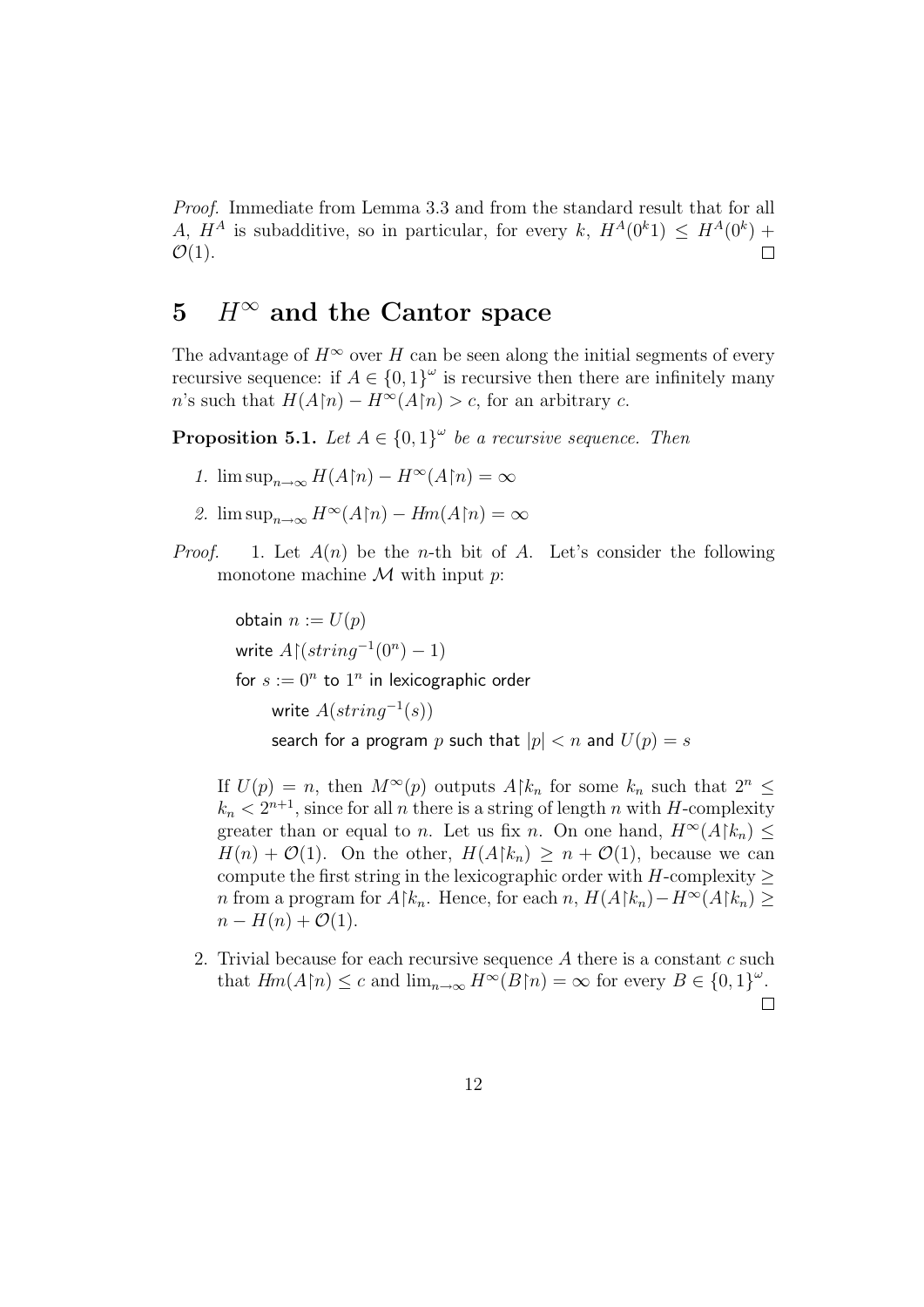### 5.1 *H*-triviality and  $H^{\infty}$ -triviality

There is a standard convention to use  $H$  with arguments in  $\mathbb N$ . I.e., for any  $n \in \mathbb{N}$ ,  $H(n)$  is written instead of  $H(f(n))$  where f is some particular representation of natural numbers on  $\{0,1\}^*$ . This convention makes sense because  $H$  is invariant (up to a constant) for any recursive representation of natural numbers.

*H*-triviality has been defined as follows (see [5]):  $A \in \{0,1\}^\omega$  is *H*-trivial iff there is a constant c such that for all n,  $H(A\upharpoonright n) \leq H(n) + c$ . The idea is that H-trivial sequences are exactly those whose initial segments have minimal  $H$ -complexity. Considering the above convention,  $A$  is  $H$ -trivial iff  $\exists c \forall n \ H(A \upharpoonright n) \leq H(0^n) + c.$ 

In general  $H^{\infty}$  is not invariant for recursive representations of N. We propose the following definition that insures that recursive sequences are  $H^{\infty}$ -trivial.

**Definition 5.2.**  $A \in \{0,1\}^{\omega}$  is  $H^{\infty}$ -trivial iff  $\exists c \forall n \ H^{\infty}(A \upharpoonright n) \leq H^{\infty}(0^n) + c$ .

Our choice of the right hand side of the above definition is supported by the following proposition.

**Proposition 5.3.** Let  $f : \mathbb{N} \to \{0,1\}^*$  be recursive and strictly increasing with respect to the length and lexicographical order over  $\{0,1\}^*$ . Then

$$
\forall n \ H^{\infty}(0^n) \le H^{\infty}(f(n)) + \mathcal{O}(1).
$$

*Proof.* Notice that, since f is strictly increasing, f has recursive range. We construct a monotone machine  $\mathcal M$  with input  $p$ :

 $t := 0$ repeat if  $U(p)[t] \downarrow$  is in the range of f then  $n := f^{-1}(U(p)[t])$ print the needed  $0$ 's to leave  $0<sup>n</sup>$  on the output tape  $t := t + 1$ 

Since f is increasing in the length and lexicographic order over  $\{0,1\}^*$ , if p is a program for U such that  $U^{\infty}(p) = f(n)$ , then  $M^{\infty}(p) = 0^n$ .  $\Box$ 

Chaitin observed that every recursive  $A \in \{0,1\}^\omega$  is H-trivial [4] and that H-trivial sequences are  $\Delta_2^0$ . However, H-triviality does not characterize the class  $\Delta_1^0$  of recursive sequences: Solovay [14] constructed a  $\Delta_2^0$  sequence which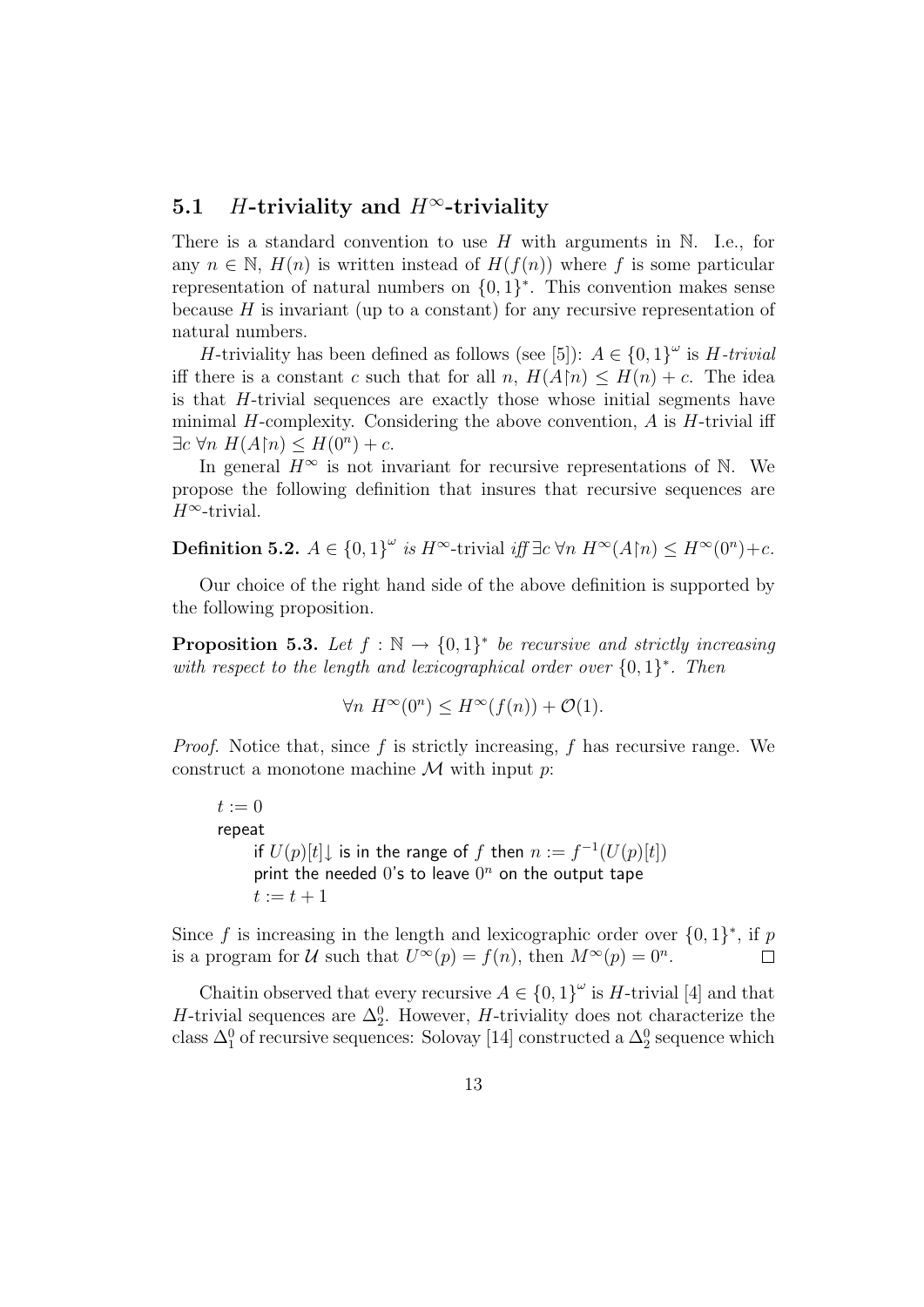is H-trivial but not recursive (see also [5] for the construction of a strongly computably enumerable real with the same properties). Our next result implies that  $H^{\infty}$ -trivial sequences are  $\Delta_2^0$ , and Theorem 5.6 characterizes  $\Delta_1^0$ as the class of  $H^{\infty}$ -trivial sequences.

**Theorem 5.4.** Suppose that A is a sequence such that, for some  $b \in \mathbb{N}$ ,  $\forall n \ H^{\infty}(A \cap \mathbb{R}) \leq H(n) + b$ . Then A is H-trivial.

*Proof.* An r.e. set  $W \subseteq \mathbb{N} \times 2^{<\omega}$  is a *Kraft-Chaitin set* (KC-set) if

$$
\sum_{\langle r,y\rangle \in W} 2^{-r} \le 1.
$$

For any  $E \subseteq W$ , let the *weight* of E be  $wt(E) = \sum \{2^{-r} : \langle r, n \rangle \in E\}$ . The pairs enumerated into such a set W are called axioms. Chaitin proved that from a Kraft-Chaitin set W one may obtain a prefix machine  $M_d$  such that  $\forall \langle r, y \rangle \in W \exists w \ (\vert w \vert = r \ \land \ M_d(w) = y).$ 

The idea is to define a  $\Delta_2^0$  tree T such that  $A \in [T]$ , and a KC-set W showing that each path of T is H-trivial. For  $x \in \{0,1\}^*$  and  $t \in \mathbb{N}$ , let

$$
H^{\infty}(x)[t] = \min\{|p| : U(p)[t] = x\} \text{ and}
$$
  

$$
H(x)[t] = \min\{|p| : U(p)[t] = x \text{ and } U(p) \text{ halts in at most } t \text{ steps}\}
$$

be effective approximations of  $H^{\infty}$  and H. Notice that for all  $x \in \{0,1\}^*$ ,  $\lim_{t\to\infty} H^{\infty}(x)[t] = H^{\infty}(x)$  and  $\lim_{t\to\infty} H(x)[t] = H(x)$ .

Given s, let

$$
T_s = \{ \gamma : |\gamma| < s \ \land \ \forall m \le |\gamma| \ H^\infty(\gamma \upharpoonright m)[s] \le H(m)[s] + b \}
$$

then  $(T_s)_{s \in \mathbb{N}}$  is an effective approximation of a  $\Delta_2^0$  tree T, and  $[T]$  is the class of sequences A satisfying  $\forall n \ H^{\infty}(A \upharpoonright n) \leq H(n) + b$ . Let  $r = H(|\gamma|)[s]$ . We define a KC-set W as follows: if  $\gamma \in T_s$  and either there is  $u < s$  greatest such that  $\gamma \in T_u$  and  $r < H(|\gamma|)[u]$ , or  $\gamma \notin T_u$  for all  $u < s$ , then put an axiom  $\langle r + b + 1, \gamma \rangle$  into W.

Once we show that  $W$  is indeed a KC-set, we are done: by Chaitin's result, there is d such that  $\langle k, \gamma \rangle \in W$  implies  $H(\gamma) \leq k + d$ . Thus, if  $A \in [T]$ , then  $H(\gamma) \leq H(|\gamma|) + b + d + 1$  for each initial segment  $\gamma$  of A.

To show that W is a KC-set, define strings  $D_s(\gamma)$  as follows. When we put an axiom  $\langle r + b + 1, \gamma \rangle$  into W at stage s,

• let  $D_s(\gamma)$  be a shortest p such that  $U(p)[s] = \gamma$  (recall from Definition 2.1 that it is not required that  $U$  halts at stage  $s$ )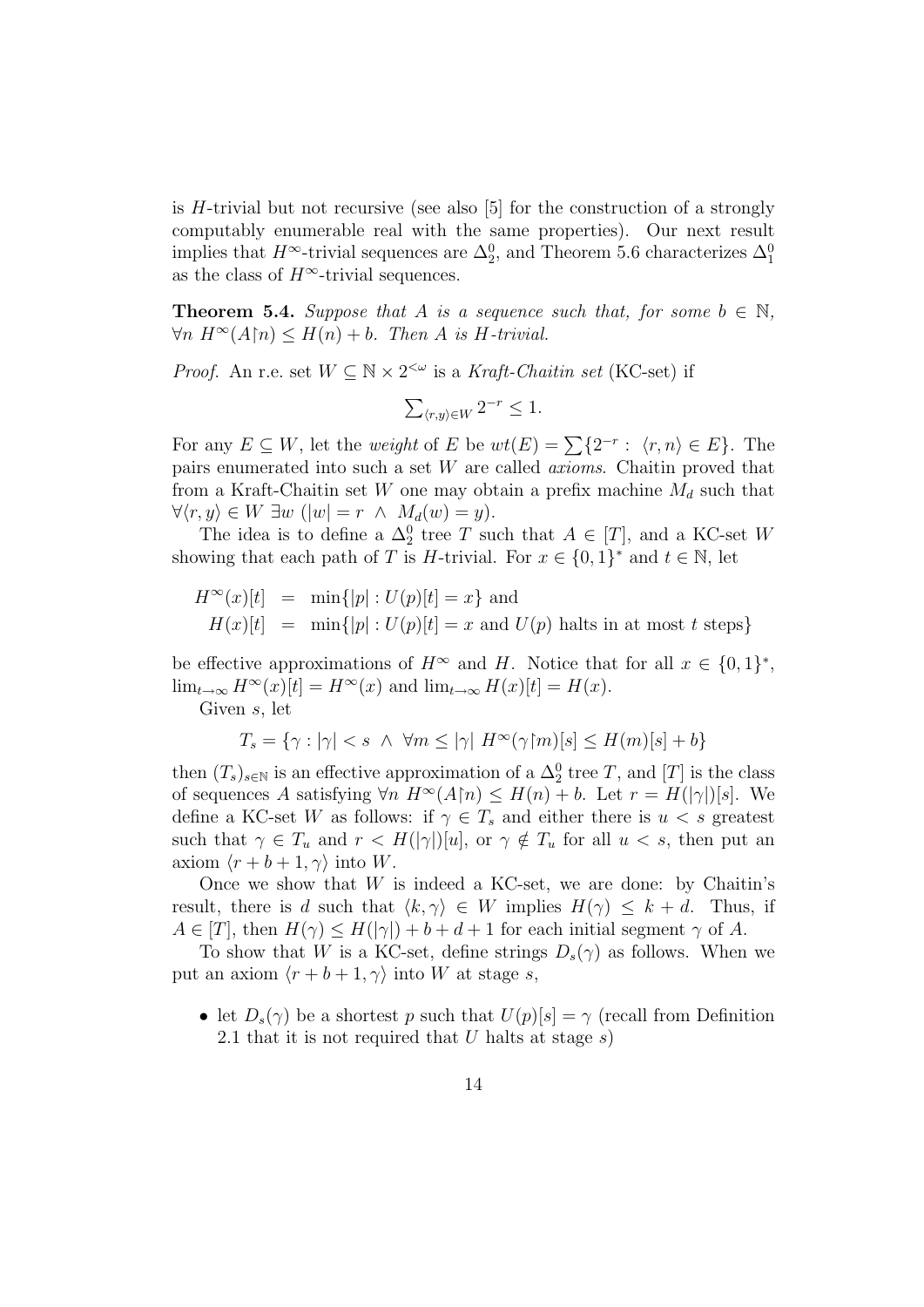• if  $\beta \prec \gamma$ , we haven't defined  $D_s(\beta)$  yet and  $D_{s-1}(\beta)$  is defined as a prefix of p, then let  $D_s(\beta)$  be a shortest q such that  $U(q)[s] = \beta$ 

In all other cases, if  $D_{s-1}(\beta)$  is defined then we let  $D_s(\beta) = D_{s-1}(\beta)$ . We claim that, for each s, all the strings  $D_s(\beta)$  are pairwise incompatible (i.e., they form a prefix-free set). For suppose that  $p \prec q$ , where  $p = D_s(\beta)$  was defined at stage  $u \leq s$ , and  $q = D_s(\gamma)$  was defined at stage  $t \leq s$ . Thus,  $\beta = U(p)[u]$  and  $\gamma = U(q)[t]$ . By the definition of monotone machines and the minimality of q,  $u < t$  and  $\beta \prec \gamma$ . But then, at stage t we would redefine  $D_u(\beta)$ , a contradiction. This shows the claim.

If we put an axiom  $\langle r+b+1, \gamma \rangle$  into W at stage t, then for all  $s \geq t$ ,  $D_s(\gamma)$ is defined and has length at most  $H(|\gamma|)[t] + b$  (by the definition of the trees  $T_s$ ). Thus, if  $\widetilde{W}_s$  is the set of axioms  $\langle k, \gamma \rangle$  in  $W_s$  where k is minimal for  $\gamma$ , then  $wt(\overline{W}_s) \leq \sum_{\gamma} 2^{-|D_s(\gamma)|-1} \leq 1/2$  by the claim above. Hence  $wt(W_s) \leq 1$ as all axioms weigh at most twice as much as the minimal ones, and  $W_s$  is a KC-set for each  $s$ . Hence  $W$  is a KC-set. П

Corollary 5.5. If  $A \in \{0,1\}^\omega$  is  $H^\infty$ -trivial then A is H-trivial, hence in  $\Delta^0_2$ .

**Theorem 5.6.** Let  $A \in \{0,1\}^{\omega}$ . A is  $H^{\infty}$ -trivial iff A is recursive.

*Proof.* From right to left, it is easy to see that if  $\tilde{A}$  is a recursive sequence then A is  $H^{\infty}$ -trivial.

For the converse, let A be  $H^{\infty}$ -trivial via some constant b. By Corollary 5.5 A is  $\Delta_2^0$ , hence, there is a recursive approximation  $(A_s)_{s\in\mathbb{N}}$  such that  $\lim_{s\to\infty} A_s = A.$ 

Recall that  $H^{\infty}(x)[t] = \min\{|p| : U(p)[t] = x\}$ . Consider the following program with coding constant c given by the Recursion Theorem:

 $k := 1$ ;  $s_0 := 0$ ; print 0 while  $\exists s_k > s_{k-1}$  such that  $H^\infty(A_{s_k} \restriction k)[s_k] \le c + b$  do print 0  $k := k + 1$ 

Let us see that the above program prints out infinitely many 0's. Suppose it writes  $0^k$  for some k. Then, on one hand,  $H^{\infty}(0^k) \leq c$ , and on the other,  $\forall s > s_{k-1}$ , we have  $H^{\infty}(A_s[k][s] > c+b$ . Also,  $H^{\infty}(A_s[k][s] = H^{\infty}(A[k])$  for s large enough. Hence,  $H^{\infty}(A[k]) > H^{\infty}(0^k) + b$ , which contradicts that A is  $H^{\infty}$ -trivial via b.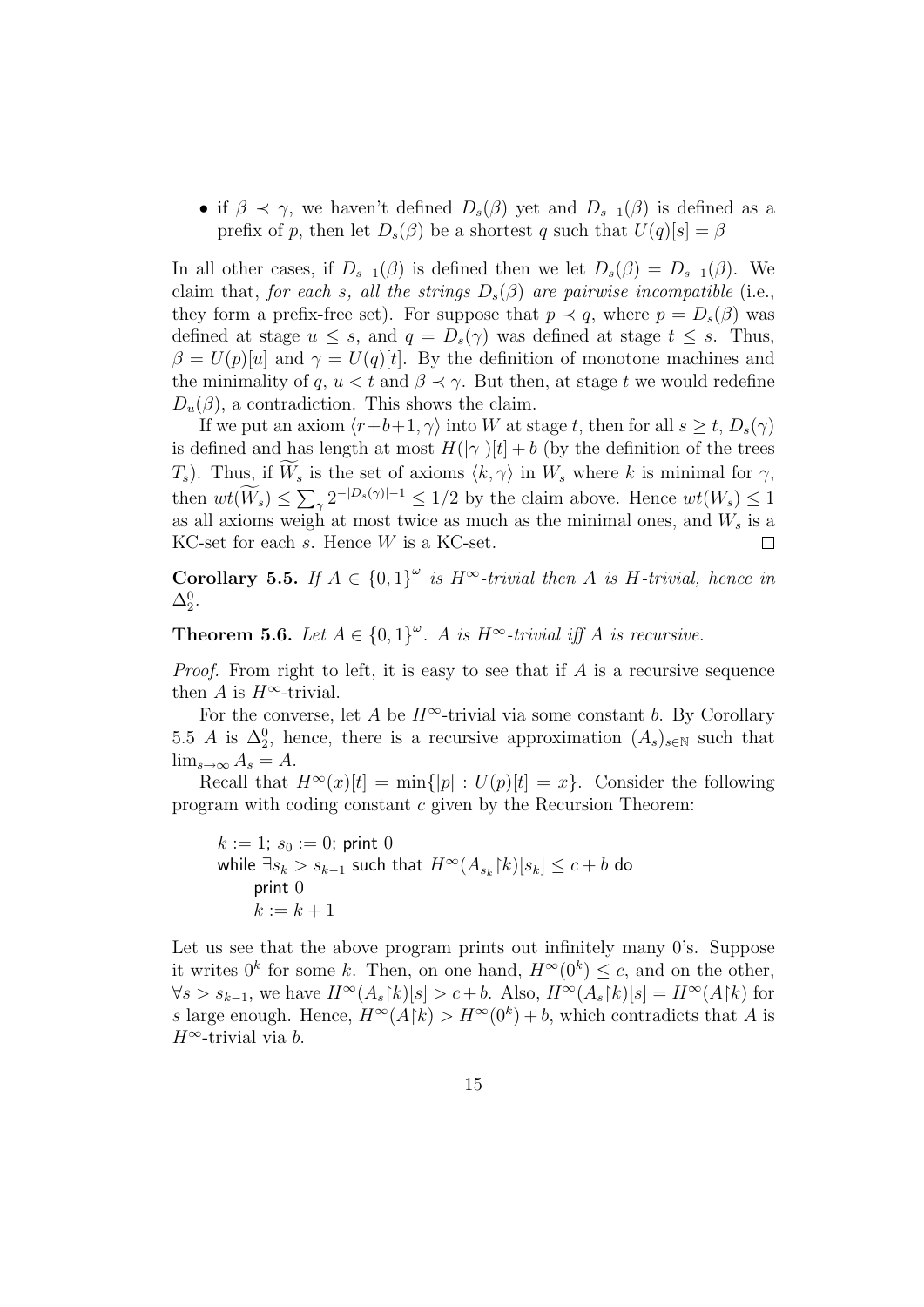So, for each k, there is some  $q \in \{0,1\}^*$  with  $|q| \leq c + b$  such that  $U(q)[s_k] = A_{s_k}$  |k. Since there are only  $2^{c+b+1} - 1$  strings of length at most  $c+b$ , there must be at least one q such that, for *infinitely many k*,  $U(q)[s_k] =$  $A_{s_k}$ |k. Let's call I the set of all these k's. We will show that such a q necessarily computes  $A$ . Suppose not. Then, there is a  $t$  such that for all  $s \geq t$ ,  $U(q)[s]$  is not an initial segment of A. Thus, noticing that  $(s_k)_{k\in\mathbb{N}}$ is increasing and I is infinite, there are infinitely many  $s_k \geq t$  such that  $k \in I$  and  $U(q)[s_k] = A_{s_k} \upharpoonright k \neq A \upharpoonright k$ . This contradicts that  $A_{s_k} \upharpoonright k \to A$  when  $k \to \infty$ .  $\Box$ 

Corollary 5.7. The class of  $H^{\infty}$ -trivial sequences is strictly included in the class of H-trivial sequences.

*Proof.* By Corollary 5.5, any  $H^{\infty}$ -trivial sequence is also H-trivial. Solovay [14] built an H-trivial sequence in  $\Delta_2^0$  which is not recursive. By Theorem 5.6 this sequence cannot be  $H^{\infty}$ -trivial.  $\Box$ 

### 5.2  $H^{\infty}$ -randomness

#### Definition 5.8.

- 1. (Chaitin [2])  $A \in \{0,1\}^\omega$  is H-random iff  $\exists c \forall n \ H(A \upharpoonright n) > n c$ . Chaitin and Schnorr [2] showed that H-randomness coincides with Martin- $L\ddot{\rho}$  randomness [12].
- 2. (Levin [9])  $A \in \{0,1\}^\omega$  is Hm-random iff  $\exists c \forall n \ Hm(A\upharpoonright n) > n c$ .
- 3.  $A \in \{0,1\}^\omega$  is  $H^\infty$ -random iff  $\exists c \forall n \ H^\infty(A \upharpoonright n) > n c$ .

Using Levin's result [9] that  $Hm$ -randomness coincides with Martin-Löf randomness, and the fact that Hm gives a lower bound of  $H^{\infty}$ , it follows immediately that the classes of H-random,  $H^{\infty}$ -random and Hm-random sequences coincide. For the sake of completeness we give an alternative proof.

**Proposition 5.9** (with D. Hirschfeldt). There is a  $b_0$  such that for all  $b \geq b_0$ and z, if  $Hm(z) \le |z| - b$ , then there is  $y \preceq z$  such that  $H(y) \le |y| - b/2$ .

*Proof.* Consider the following machine  $\mathcal M$  with coding constant c. On input qp, first it simulates  $U(q)$  until it halts. Let's call b the output of this simulation. Then it simulates  $U^{\infty}(p)$  till it outputs a string y of length  $b + l$  where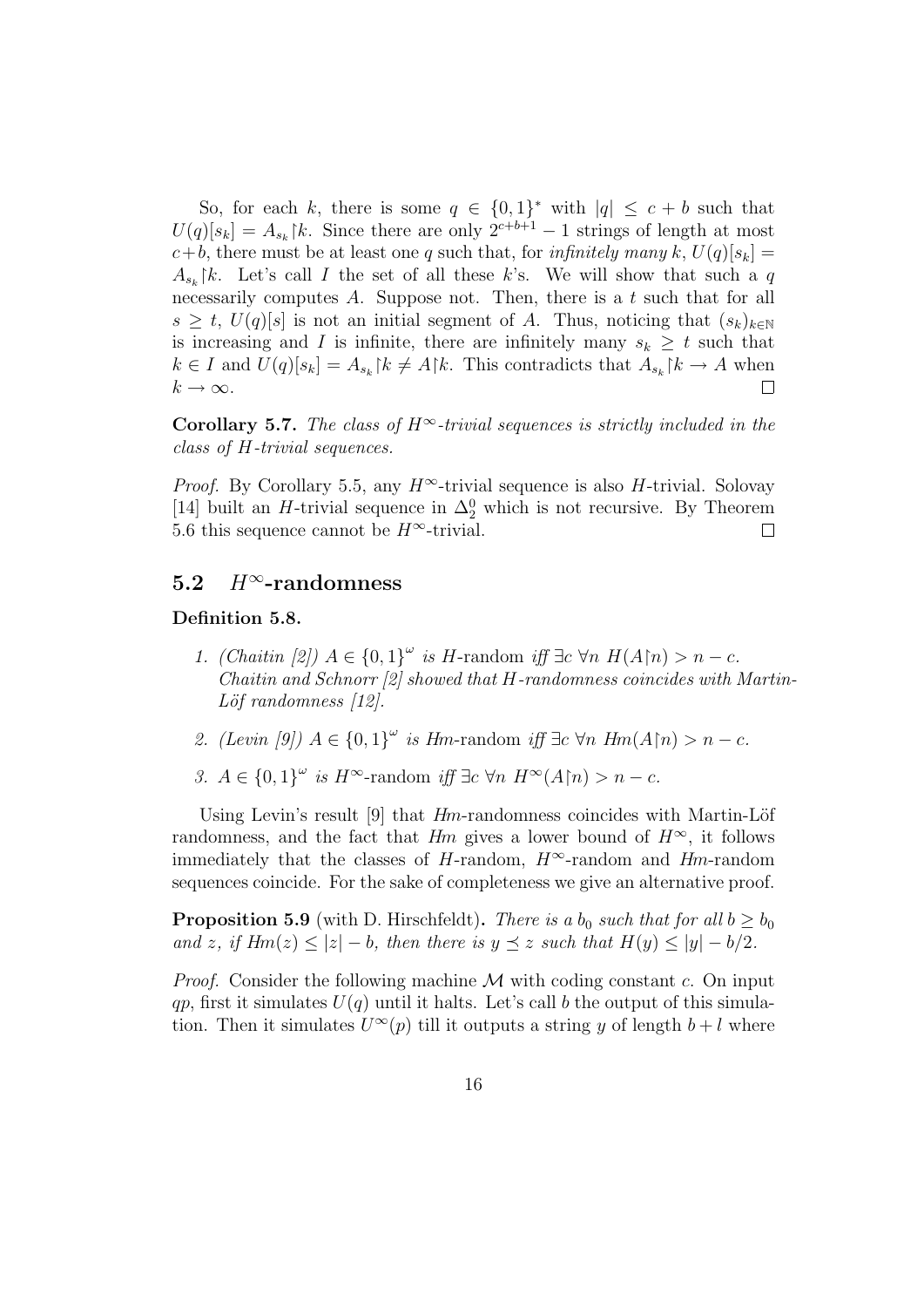l is the length of the prefix of p read by  $U^{\infty}$ . Then it writes this string y on the output and stop.

Let  $b_0$  be the first number such that  $2 |b_0| + c \leq b_0/2$  and take  $b \geq b_0$ . Suppose  $Hm(z) \leq |z| - b$ . Let p be a shortest program such that  $U^{\infty}(p) \succeq z$ and let q be a shortest program such that  $U(q) = b$ . This means that  $|p| = Hm(z)$  and  $|q| = H(b)$ . On input qp, the machine M will compute b and then it will start simulating  $U^{\infty}(p)$ . Since  $|z| \geq Hm(z) + b = |p| + b$ , the machine will eventually read  $l$  bits from  $p$  in a way that the simulation of  $U^{\infty}(p|l) = y$  and  $|y| = l + b$ . When this happens, the machine M writes y and stops. Then for  $p' = p\vert l$ , we have  $M(qp')\downarrow = y$  and  $|y| = |p'| + b$ . Hence

$$
H(y) \le |q| + |p'| + c \le H(b) + |y| - b + c \le 2|b| - b + |y| + c \le |y| - b/2.
$$

 $\Box$ 

**Corollary 5.10.**  $A \in \{0,1\}^\omega$  is Martin-Löf random iff A is Hm-random iff A is  $H^{\infty}$ -random.

*Proof.* Since  $Hm \leq H + \mathcal{O}(1)$  it is clear that if a sequence is  $Hm$ -random then it is Martin-Löf random. For the opposite, suppose  $A$  is Martin-Löf random but not Hm-random. Let  $b_0$  be as in Proposition 5.9 and let  $2c \ge b_0$  be such that  $\forall n H(A \cap n) > n-c$ . Since A is not Hm-random,  $\forall d \exists n Hm(A \cap n) \leq n-d$ . In particular for  $d = 2c$  there is an n such that  $Hm(A\upharpoonright n) \leq n-2c$ . On one hand, by Proposition 5.9, there is a  $y \preceq A\upharpoonright n$  such that  $H(y) \leq |y| - c$ . On the other, since  $y$  is a prefix of  $A$  and  $A$  is Martin-Löf random, we have  $H(y) > |y| - c$ . This is a contradiction.

Since Hm is a lower bound of  $H^{\infty}$ , the above equivalence implies A is Martin-Löf random iff A is  $H^{\infty}$ -random.  $\Box$ 

## References

- [1] V. Becher, S. Daicz and G. Chaitin. A highly random number. In C. S. Calude, M. J. Dineen, and S. Sburlan, editors, Combinatorics, Computability and Logic: Proceedings of the Third Discrete Mathematics and Theoretical Computer Science Conference (DMTCS'01), 55–68. Springer-Verlag London, 2001.
- [2] G. J. Chaitin. A theory of program size formally identical to information theory, J. ACM, vol.22, 329–340, 1975.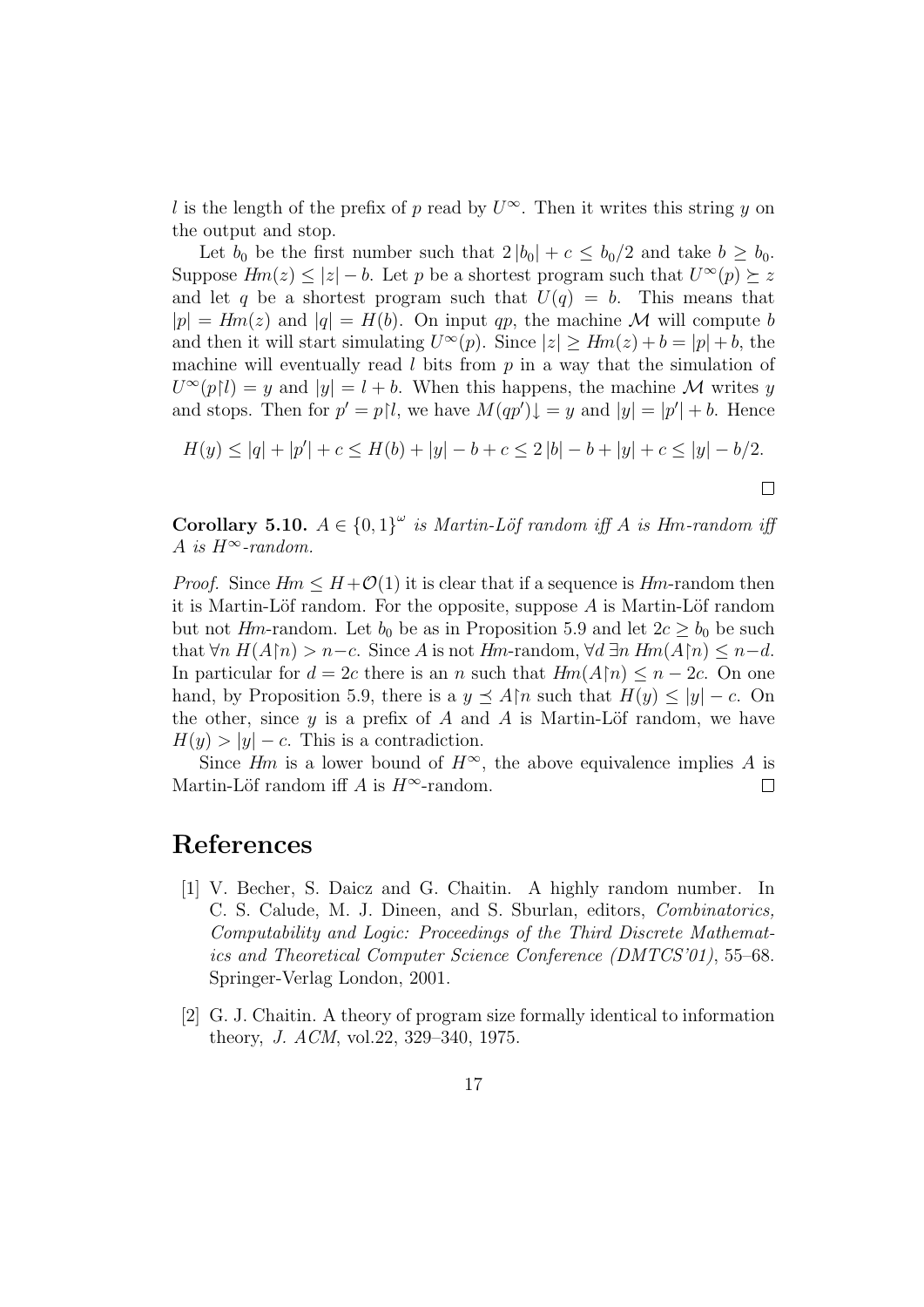- [3] G. J. Chaitin. Algorithmic entropy of sets, *Computers & Mathematics* with Applications, vol.2, 233–245, 1976.
- [4] G. J. Chaitin. Information-theoretical characterizations of recursive infinite strings. Theoretical Computer Science, 2:45–48,1976.
- [5] R. Downey, D. Hirschfeldt, A. Nies and F. Stephan. Trivial reals, Electronic Notes in Theoretical Computer Science (ENTCS), vol. 66:1, 2002. Also in Proceedings of the 7th and 8th Asian Logic Conferences, 103– 131. World Scientific, Singapore, 2003. Eds. R. Downey, D. Decheng, T. Shih Ping, Q. Yu Hui, M. Yasugi.
- [6] M. Ferbus-Zanda and S. Grigorieff. Church, cardinal and ordinal representations of integers and Kolmogorov complexity. Manuscript, 2003.
- [7] P. Gács. On the symmetry of algorithmic information. Soviet Math. Dodkl., 15, pp. 1477–1480, 1974.
- [8] A. K. Zvonkin and L. A. Levin. The complexity of finite objects and the development of the concepts of information and randomness by means of the theory of algorithms. Russ. Math. Surveys, Vol. 25, pp. 83–124, 1970.
- [9] L. A. Levin. On the Concept of a Random Sequence. Doklady Akad. Nauk SSSR, 14(5), 1413–1416, 1973.
- [10] L. A. Levin. Laws of Information Conservation (Non-growth) and Aspects of the Foundations of Probability Theory. Problems of Information Transmission, 10:3, pp. 206–210, 1974.
- [11] M. Li and P. Vitanyi. An introduction to Kolmogorov complexity and its applications, Springer, Amsterdam, 1997 (2d edition).
- [12] P. Martin-Löf. The definition of random sequences. *Information and* Control, vol.9, 602–619, 1966.
- [13] C. P. Schnorr. Process complexity and effective random tests. Journal of Computer Systems Science, Vol. 7, pp. 376–388, 1973.